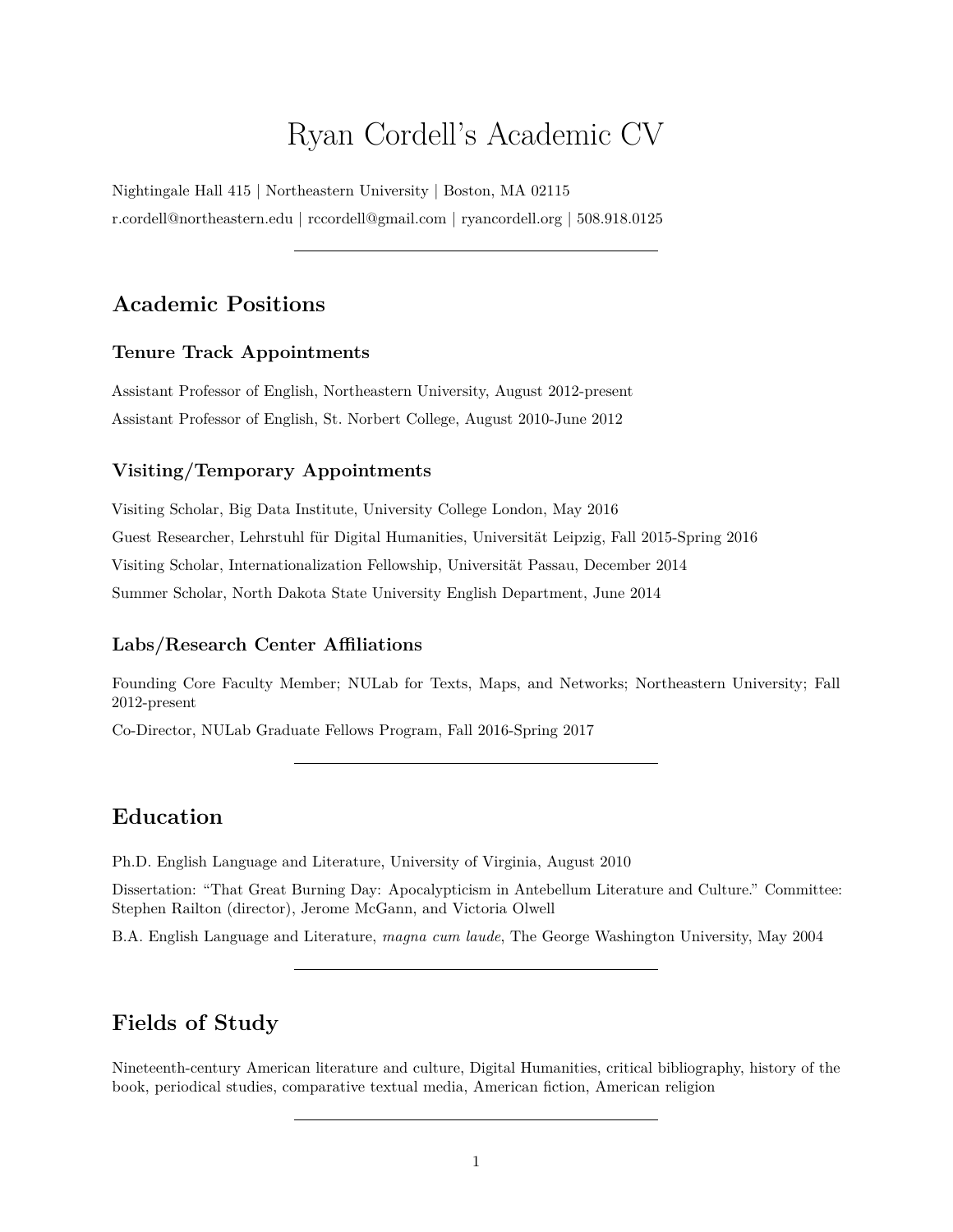## **Awards, Fellowships, and Honors**

Senior Fellow, Andrew W. Mellon Society of Fellows in Critical Bibliography, Rare Book School, Charlottesville, Virginia, 2017-present

Editors' Choice, *[Digital Humanities Now](http://digitalhumanitiesnow.org/2017/08/what-makes-computational-evidence-significant-for-literary-historical-argument/)*, for blog post "What Makes Computational Evidence Significant for Literary-Historical Argument?" 1 August 2015

American Council of Learned Societies (ACLS) [Digital Innovation Fellowship,](https://www.acls.org/research/digital.aspx?id=798&linkidentifier=id&itemid=798) for "Global Viral Texts," 2015-2016

Accepted Participant, [Summer Institute in Digital Textual Studies,](http://nationalhumanitiescenter.org/digital-humanities/) National Humanities Center, Research Triangle Park, North Carolina, 2015-2016

[Andrew W. Mellon Fellow in Critical Bibliography](http://www.rarebookschool.org/fellowships/mellon/) at the Rare Book School, Charlottesville, Virginia, 2013-2016

Big Data Institute Visiting Scholar Fellowship, University College London, May 2016.

CSSH Outstanding Teaching Award, Northeastern University College of Social Sciences and Humanities, 2014-2015

Editors' Choice, *[Digital Humanities Now](http://digitalhumanitiesnow.org/2015/06/editors-choice-methods-for-uncovering-reprinted-texts-in-antebellum-newspapers/)*, for blog post/article pre-print, "Methods for Uncovering Reprinted Texts in Antebellum Newspapers," June 2015

Editors' Choice, *[Digital Humanities Now](http://digitalhumanitiesnow.org/2015/02/editors-choice-how-not-to-teach-digital-humanities/)*, for blog post, "How Not to Teach Digital Humanities," February 2015

Northeastern College of Social Sciences and Humanities Research Development Award, Spring 2014

"Best Digital Humanities Project for Public Audiences" for *[Our Marathon: The Boston Bombing Digital](http://marathon.neu.edu/) [Archive](http://marathon.neu.edu/)*, with David DeCamp, Elizabeth Maddock Dillon, Kristi Girdharry, James McGrath, and Alicia Peaker, [Digital Humanities Awards 2013,](http://dhawards.org/dhawards2013/results/) awarded February 2014

5th Annual Best Article Prize (2013), ProQuest and the Research Society for American Periodicals, for " 'Taken Possession of': Hawthorne's 'Celestial Railroad' in the Nineteenth Century Evangelical Canon," awarded January 2014

Northeastern University Humanities Center Faculty Fellowship, Program Theme: "Viral Culture," 2013-2014

Editors' Choice, *[Digital Humanities Now](http://digitalhumanitiesnow.org/2012/02/editors-choice-dh-interdisciplinarity-and-curricular-incursion/)*, for blog post, "DH, Interdisciplinarity, and Curricular Incursion," February 2012

DHSI Tuition Scholarship for the "Geographic Information Systems in the Digital Humanities" course at the Digital Humanities Summer Institute, University of Victoria, Canada, June 2011

Faculty Development Summer Fellowship,, Office of Faculty Development, St. Norbert College, to support development of a new digital humanities course, Summer 2011

Thomas J. Griffis Prize for the Best Essay by a Student Beyond the First Year of Graduate Work in English, for " 'Taken Possession of': Hawthorne's 'Celestial Railroad' in the Nineteenth-Century Evangelical Canon," University of Virginia English Department, 2010.

SHANTI Exploratory Cohort Fellowship, for technical training, initial design, and help implementing a digital edition of Nathaniel Hawthorne's "The Celestial Railroad" (forthcoming at celestialrailroad.org), University of Virginia, 2009-10.

Buckner W. Clay Endowment for the Humanities Summer Research Grant, for startup research work for celestialrailroad.org, University of Virginia, Summer 2009

Tane Travel Scholarship, for travel to present at the Bicentennial Poe Conference, Edgar Allan Poe Society, Philadelphia, October 2009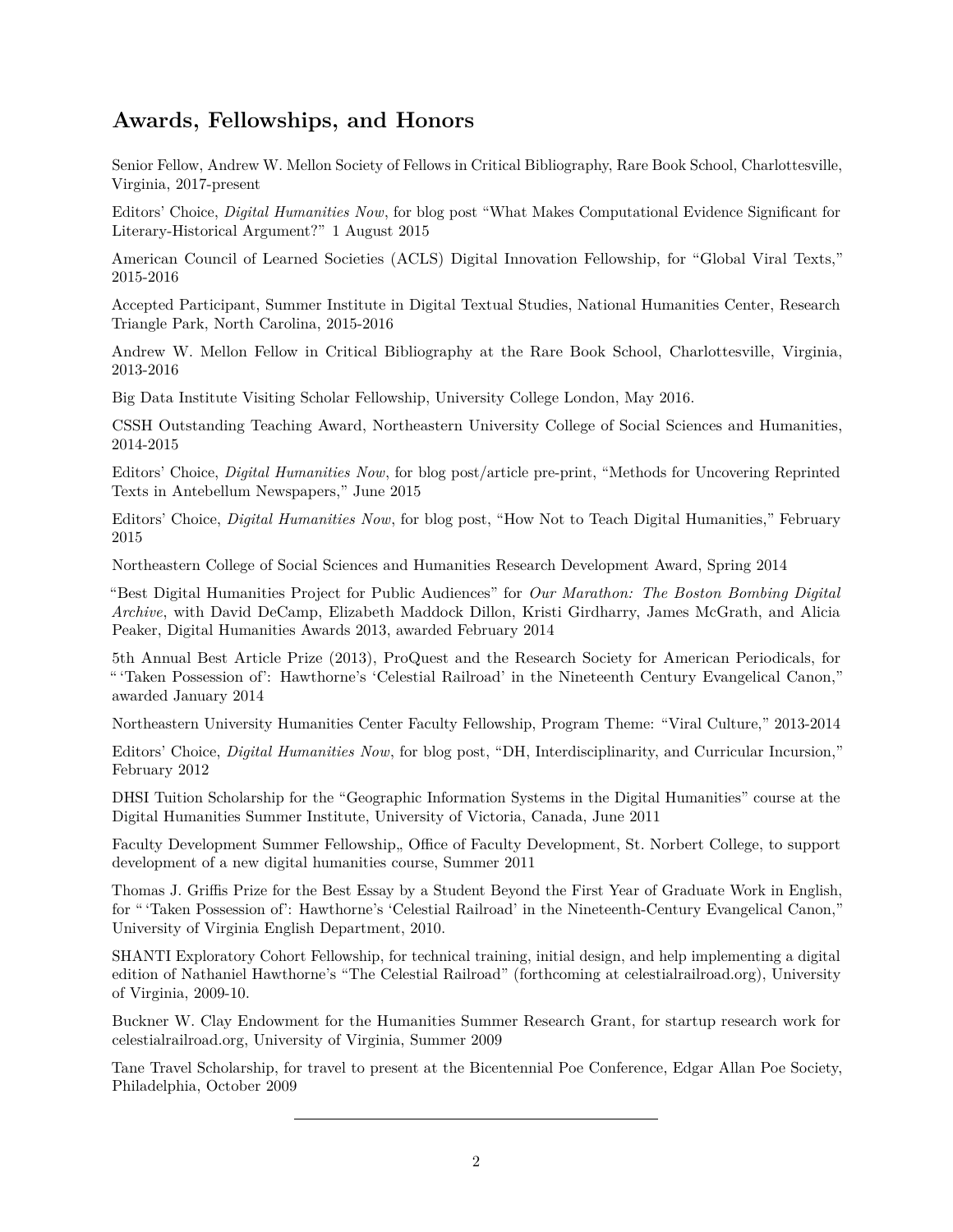## **Grants**

### **Oceanic Exchanges Project Grants**

Lead Investigator with David Smith *et al*, Transatlantic Platform for Social Sciences and Humanities Digging Into Data Grant for *[Oceanic Exchanges: Tracing Global Information Networks In Historical Newspaper](https://diggingintodata.org/awards/2016/project/oceanic-exchanges-tracing-global-information-networks-historical-newspaper) [Repositories, 1840-1914](https://diggingintodata.org/awards/2016/project/oceanic-exchanges-tracing-global-information-networks-historical-newspaper)* (OcEx). US award of \$199,998 funded by the IMLS; total project across six international partners ~\$1.5 million.

### **Viral Texts Project Grants**

Primary Investigator, with David Smith, Elizabeth Maddock Dillon, Benjamin Schmidt, and James Allen, Mellon Grant (\$500,000) to develop Proteus Toolset, awarded October 2014

Project Director and Primary Investigator, with David Smith and Elizabeth Maddock Dillon, [NEH Digital](http://www.neh.gov/divisions/odh/grant-news/announcing-23-digital-humanities-start-grant-awards-march-2013) [Humanities Start-Up Grant](http://www.neh.gov/divisions/odh/grant-news/announcing-23-digital-humanities-start-grant-awards-march-2013) (\$59,805), "Uncovering Reprinting Networks in Nineteenth-Century American Newspapers" project, 2013-2014

Northeastern University Research Tier 1 Seed Grant (\$50,000), for "Infectious Texts: Uncovering Reprinting Networks in Nineteenth-Century American Newspapers" project, 2013-2014

### **Our Marathon Project Grants**

Funding from Iron Mountain to support digitization of cards and other messages of support collected by Boston City Archives (\$50,000), awarded April 2014

Funding from WBUR to support the WBUR Oral History Project (\$25,000), awarded November 2013

Emergency seed funding from the CSSH Dean's Office to begin work on the project (\$25,000), awarded May 2015

### **Other Grants**

["Historical and Multilingual OCR"](http://ocr.northeastern.edu/) grant from the Andrew W. Mellon Foundation (\$50,000), with David Smith, to support writing a report on the current state of the art in Optical Character Recognition (OCR) for humanities research, and to outline an agenda for future research in this area, 2017-2018

Northeastern University Research Tier 1 Seed Grant (\$50,000), with Élika Ortega, for "Witnessing Hate: A Social Justice Archive of the Now," 2017-2018

"Seas and Currents" grant from the University College London Global Engagement Office  $(\pounds 2000)$ , with Ulrich Tiedau (UCL), to support a Transatlantic Digitized Newspapers Symposium at the British Library in April 2017

Northeastern University ADVANCE Mutual Mentoring Grant for Digital Scholarship in the Humanities (\$5,000), with Moya Bailey, Elizabeth Maddock Dillon, Julia Flanders, and Benjamin Schmidt, 2014-2015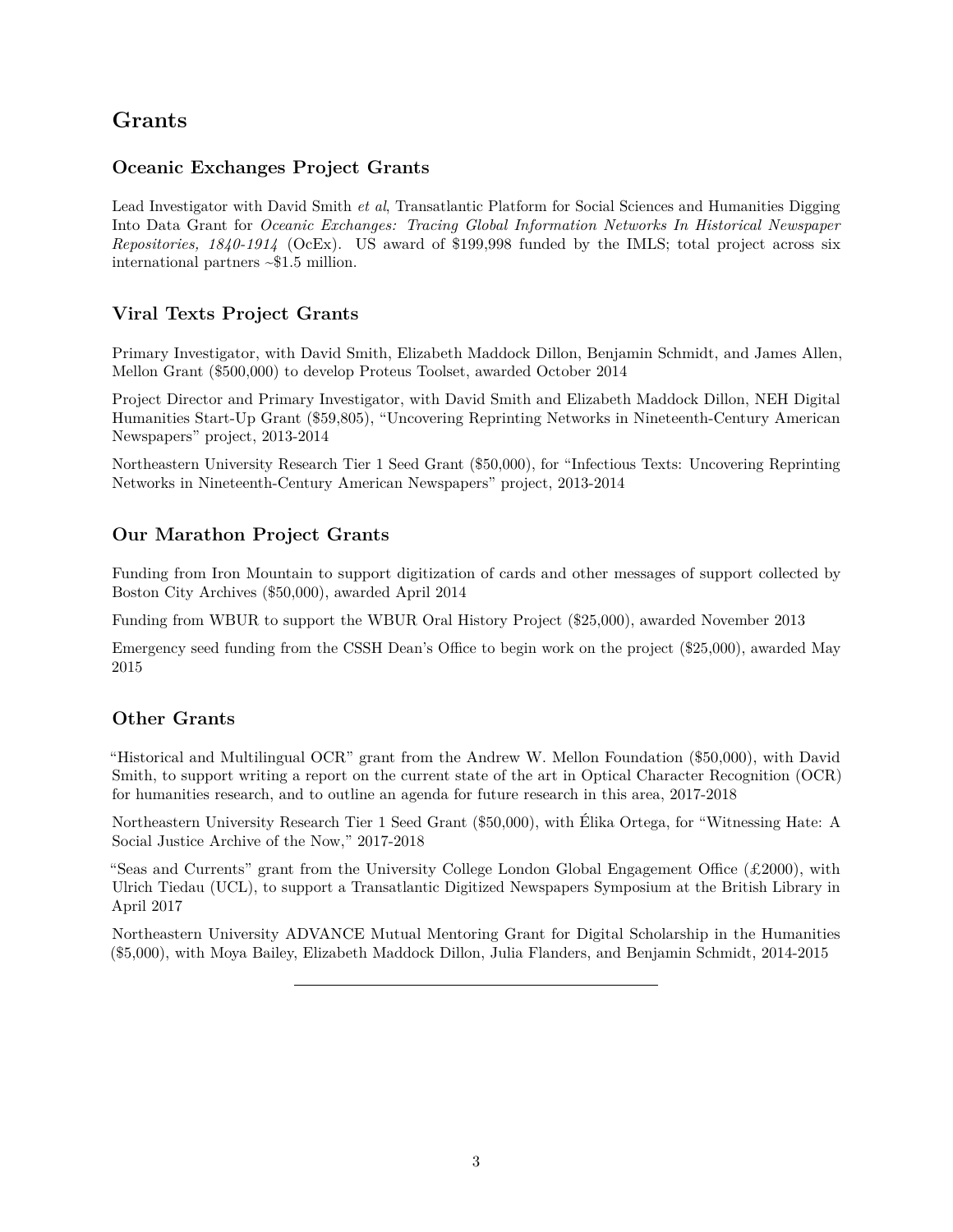## **Publications**

### **Articles in Refereed Journals and Books**

" 'Q i-jtb the Raven': Taking Dirty OCR Seriously," *Book History* 20 (2017), [available online.](http://ryancordell.org/research/qijtb-the-raven/)

" 'Fugitive Verses': Poetry, Attribution, and Circulation in Nineteenth-Century American Newspapers," with Abby Mullen, *American Periodicals* 27.1 (Spring 2017), [pre-print available online.](http://viraltexts.org/2016/04/08/fugitive-verses/)

"A Larger View of Digital American Studies," *Amerikastudien/American Studies* 61.3 (2016), [available online.](http://ryancordell.org/research/a-larger-view-of-digital-american-studies/)

"What Has the Digital Meant to American Periodicals Scholarship?" *American Periodicals* 26.1 (Spring 2016), [post-print available.](http://ryancordell.org/research/what-has-the-digital-meant-to-american-periodicals-scholarship/)

"Reprinting, Circulation, and the Network Author in Antebellum Newspapers," *American Literary History* 27.3 (August 2015), [pre-print available.](http://ryancordell.org/research/reprinting-circulation-and-the-network-author-in-antebellum-newspapers/)

"Computational Methods for Uncovering Reprinted Texts in Antebellum Newspapers," with David Smith and Abby Mullen, online in *American Literary History* 27.3 (August 2015), [pre-print available.](http://viraltexts.org/2015/05/22/computational-methods-for-uncovering-reprinted-texts-in-antebellum-newspapers/)

"['Taken Possession of': Hawthorne's 'Celestial Railroad' in the Nineteenth Century Evangelical Canon,](http://www.digitalhumanities.org/dhq/vol/7/1/000144/000144.html)" Special Issue on "The Literary," *Digital Humanities Quarterly*, (Summer 2013)

" 'Enslaving You, Body and Soul': The Uses of Temperance in *Uncle Tom's Cabin* and 'Anti-Tom' Fiction," *Studies in American Fiction* (Spring 2008)

#### **Articles in Books and Collections**

"Special Collections for All: Open, Digital Archives to Public Writing in the Literature Classroom," forthcoming in *Teaching Literature with Digital Assignments*, ed. Tim Hetland, forthcoming from Bedford/St. Martin's (2017)

"How Not to Teach Digital Humanities," *Debates in the Digital Humanities 2016*, University of Minnesota Press (April 2016), [also available online.](http://dhdebates.gc.cuny.edu/debates/text/87)

"Viral Textuality in Nineteenth-Century U.S. Newspaper Exchanges," in *[Virtual Victorians: Networks,](http://www.amazon.com/gp/product/1137398205/ref=as_li_tl?ie=UTF8&camp=1789&creative=390957&creativeASIN=1137398205&linkCode=as2&tag=ryacorsonlhom-20&linkId=5FUIFHQGCAK45R56) [Connections, Technologies](http://www.amazon.com/gp/product/1137398205/ref=as_li_tl?ie=UTF8&camp=1789&creative=390957&creativeASIN=1137398205&linkCode=as2&tag=ryacorsonlhom-20&linkId=5FUIFHQGCAK45R56)*, ed. Veronica Alfano and Andrew Stauffer, Palgrave MacMillan (May 2015)

" 'This Flattering Millennium Theory': Denominationalism Against Millennialism in James Fenimore Cooper's *The Crater*," in *Apocalypse and the Millennium in the American Civil War Era*, ed. Ben Wright and Zachary W. Dresser, Louisiana State University Press (2013)

#### **Articles in Refereed Conference Proceedings**

["Detecting and Modeling Local Text Reuse,"](http://www.ccs.neu.edu/home/dasmith/infect-dl-2014.pdf) second author; with David Smith, Elizabeth Maddock Dillon, Nick Stramp, and John Wilkerson; in the *Proceedings of IEEE/ACM Joint Conference on Digital Libraries* (JCDL), IEEE Computer Society Press (2014)

["Detecting and Evaluating Local Text Reuse in Social Networks,"](http://www.aclweb.org/anthology/W/W14/W14-2707.pdf) fourth author; with Shaobin Xu, David A. Smith, and Abigail Mullen; in the *Proceedings of the Joint Workshop on Social Dynamics and Personal Attributes*, Association for Computational Linguistics, 2014

["Infectious Texts: Modeling Text Reuse in Nineteenth-Century Newspapers,](http://www.ccs.neu.edu/home/dasmith/infect-bighum-2013.pdf)" second author, with David A. Smith and Elizabeth Maddock Dillon, in the *Proceedings of the Workshop on Big Humanities*, IEEE Computer Society Press (2013)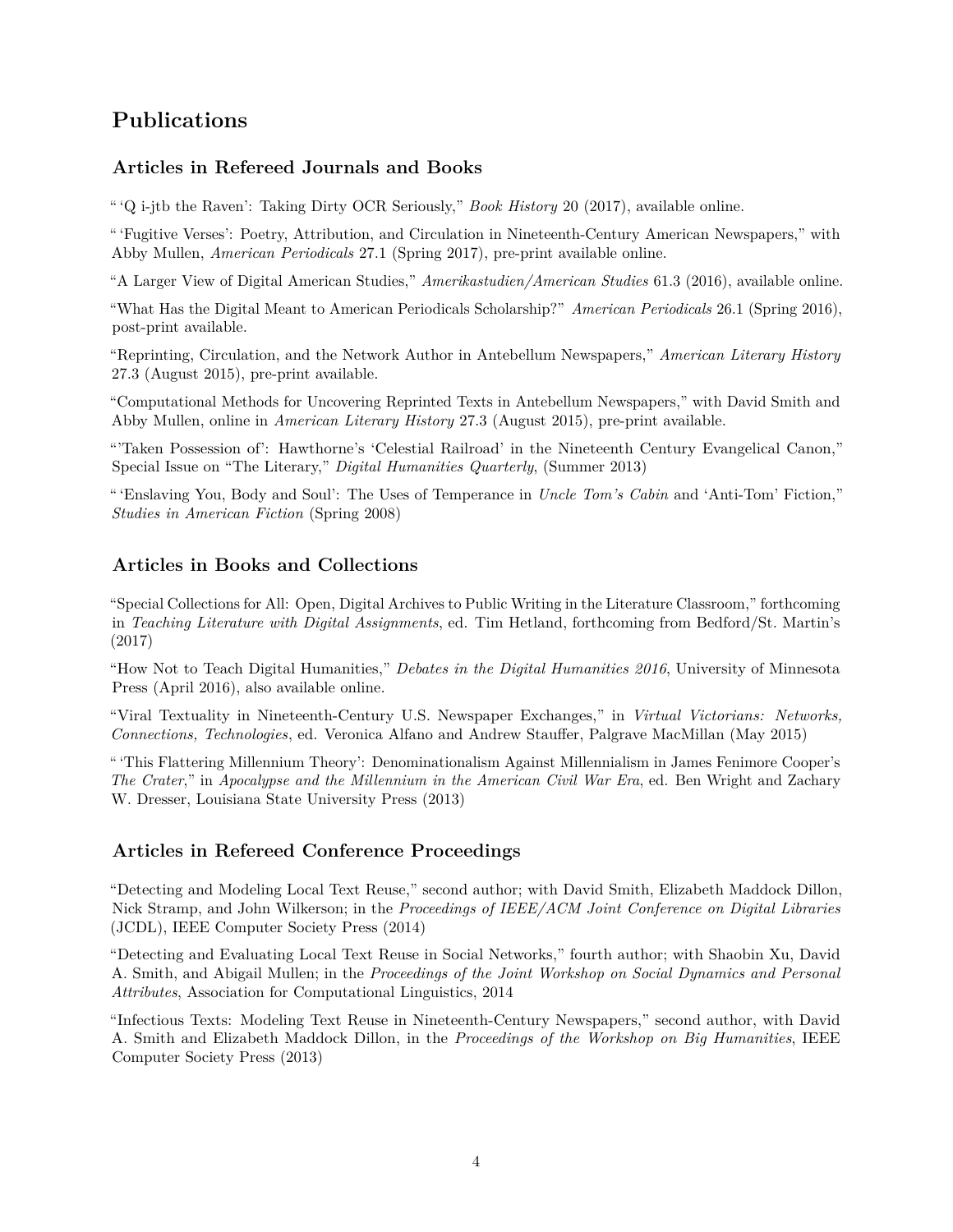### **Accepted or Forthcoming**

"Kaleidoscopic Pedagogy: The Idea of a C19 Classroom Laboratory," with Benjamin Doyle and Elizabeth Hopwood, for *D19: Digital Pedagogies and Nineteenth Century American Literatures*, ed. Jennifer Travis and Jessica DeSpain, book under contract with the University of Illinois Press

### **Under Review or In Progress**

"Scale as Deformance," in progress

"The Sentiment of Circulation," in progress

"Vignettes: Micro-fictions in the Nineteenth Century Newspaper," with Jonathan Fitzgerald, in progress

" 'The Best Mechanical Paper in the World': *Scientific American*, Reprinting, and the Circulation of Popular Science in Nineteenth-Century Newspapers," in progress

#### **Reviews, Textbooks, and Reference Publications**

Review of Sari Edelstein's *Between the Novel and the News: The Emergence of Women's Writing*, *Nineteenth-Century Contexts*, *Nineteenth-Century Contexts* 38.2 (2016)

*[Writing About Literature through Critical Theory](http://catalog.flatworldknowledge.com/bookhub/reader/5248)* textbook, with John Pennington, Flat World Knowledge (Spring 2013)

"Alcohol and Temperance" and "Harriet Beecher Stowe," *Encyclopedia of the Early Republic and Antebellum America*, M. E. Sharpe (August 2010)

#### **Public Writing**

Ongoing research blog at [ryancordell.org.](http://ryancordell.org/)

*[ProfHacker](http://chronicle.com/blogs/profhacker/author/rcordell)* blog, *Chronicle of Higher Education*: Occasional Contributor, 2015-present; Core Contributor, 2010-2015

["New Technologies to Get Your Students Engaged"](http://chronicle.com/article/New-Technologies-to-Get-Your/127394/) and ["Resources for Teaching with Technology,](http://chronicle.com/article/New-Technologies-to-Get-Your/127394/)" *Chronicle of Higher Education*, "The Digital Campus" issue, May 13, 2011

"Scrivener 2.0 Released for Mac and (gasp) Windows," *Chronicle of Higher Education*, November 5, 2010

"Back Up Your Essential Files Using Dropbox," *Chronicle of Higher Education*, July 2, 2010

#### **Data**

- Personal research and teaching repositories,<https://github.com/rccordell?tab=repositories>
- *Viral Texts* Project Repositories,<https://github.com/ViralTexts>
- *Viral Texts* nineteenth-century reprinting databases at<http://viraltexts.northeastern.edu/> and (in alpha) at<http://proteus.viraltexts.org>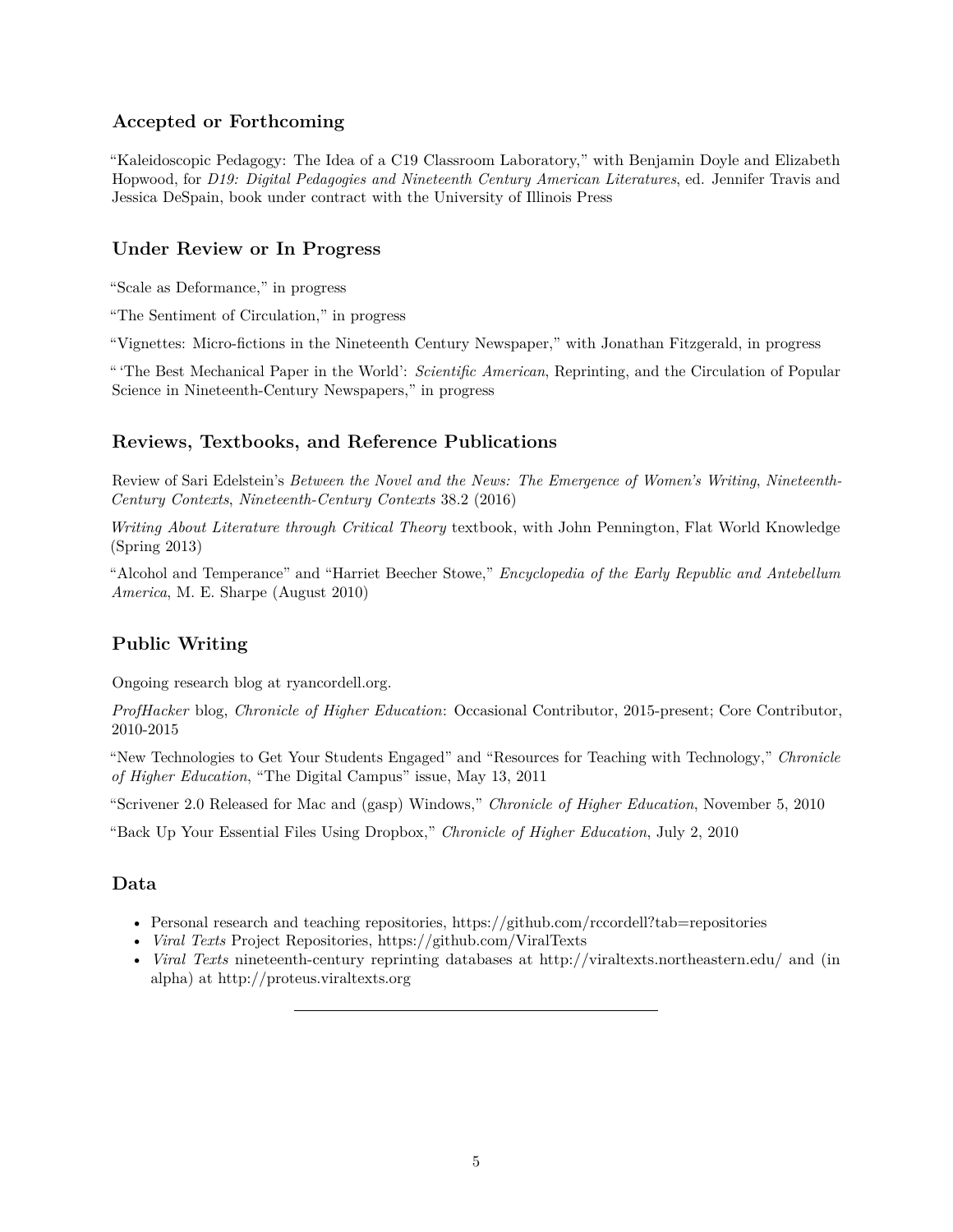## **Digital Initiatives and Projects**

### **Primary Investigator**

*[Oceanic Exchanges: Tracing Global Information Networks In Historical Newspaper Repositories, 1840-1914](http://oceanicexchanges.org/)* (Lead Investigator) with David Smith *et al* on a six nation [Digging Into Data](https://diggingintodata.org/awards/2016/project/oceanic-exchanges-tracing-global-information-networks-historical-newspaper) project, 2017-2019

["Historical and Multilingual OCR",](http://ocr.northeastern.edu/) with David Smith, 2017-2018

*[Viral Texts: Mapping Networks of Reprinting in Nineteenth-Century Periodicals](http://viraltexts.org)*, with David Smith (co-PI), Abby Mullen, Jonathan Fitzgerald, Thanasis Kinais, and Kevin Smith, 2012-present

• Reviewed for the American Historical Association by John Rosinbum, [http://blog.historians.org/2017/03/](http://blog.historians.org/2017/03/buzzfeed-going-viral-19th-century-america/) [buzzfeed-going-viral-19th-century-america/](http://blog.historians.org/2017/03/buzzfeed-going-viral-19th-century-america/) (27 March 2017)

[Hawthorne's 'Celestial Railroad': a Publication History,](http://celestialrailroad.org) 2008-present

*[Our Marathon: The Boston Bombing Digital Archive](http://marathon.neu.edu)*, with Elizabeth Maddock Dillon (co-PI), Project Managers James McGrath and Alicia Peaker, Oral History Lead Kristi Girdharry, and Technical Lead David DeCamp, 2013-2015

Steering Committee, DHCommons Initiative, with Rebecca Frost Davis (NITLE), Christopher Dickman (St. Louis University), Quinn Dombrowski (University of California, Berkeley), Laura Mandell (Texas A&M University), and Katherine Rowe (Bryn Mawr College), 2011-2013

### **Project Member**

Team Member, with Sonia DiLoreto, Università di Torino (Italy), Elizabeth Maddock Dillon (Northeastern), Leslie Eckel (Suffolk University), and Noelle A. Baker, Margaret Fuller Transnational Archive, 2015-present

Co-Editor-in-Chief, with Quinn Dombrowski, Isabel Galina, Padmini Ray Murray, and Laurent Romary, *[DHCommons](http://dhcommons.org)* journal, published for centerNet, 2013-2017

#### **Research Assistant**

Project Manager, [Little Red Schoolhouse Online,](http://redschoolhouse.org/) University of Virginia Writing Program, 2009-2010

Research Assistant and Electronic Text Creator for Professor Stephen Railton, *[Uncle Tom's Cabin](http://utc.iath.virginia.edu/)* and [American Culture,](http://utc.iath.virginia.edu/) 2005-2006

## **Press**

- ["There's More Than One Way to Map an Election,"](http://news.nationalgeographic.com/2016/10/united-states-election-map-history/) by Greg Miller, *National Geographic*, 11 October 2016
- ["The 19th Century Love Letter That Went Viral,"](http://mentalfloss.com/article/71106/19th-century-love-letter-went-viral) by Shaunacy Ferro, *Mental\_Floss* blog, 12 November 2015
- ["There Were Listicles That Went Viral Long Before There Was an Internet,"](http://www.smithsonianmag.com/innovation/listicles-went-viral-long-before-internet-180955742/?no-ist) by Britt Peterson, *Smithsonian Magazine* (print and online), July 2015
- ["Hot Content Went Viral In The 1800s, Too,"](http://www.npr.org/2015/05/23/408996490/hot-content-went-viral-in-the-1800s-too) interview by Scott Simon, NPR's Weekend Edition, May 23, 2015
- ["The Appeal of Facts that Blow Your Mind, from the 19th Century to Buzzfeed,"](http://fusion.net/story/38218/the-appeal-of-facts-that-blow-your-mind-from-the-19th-century-to-buzzfeed/) by Alexis C. Madrigal, *Fusion*, January 13, 2015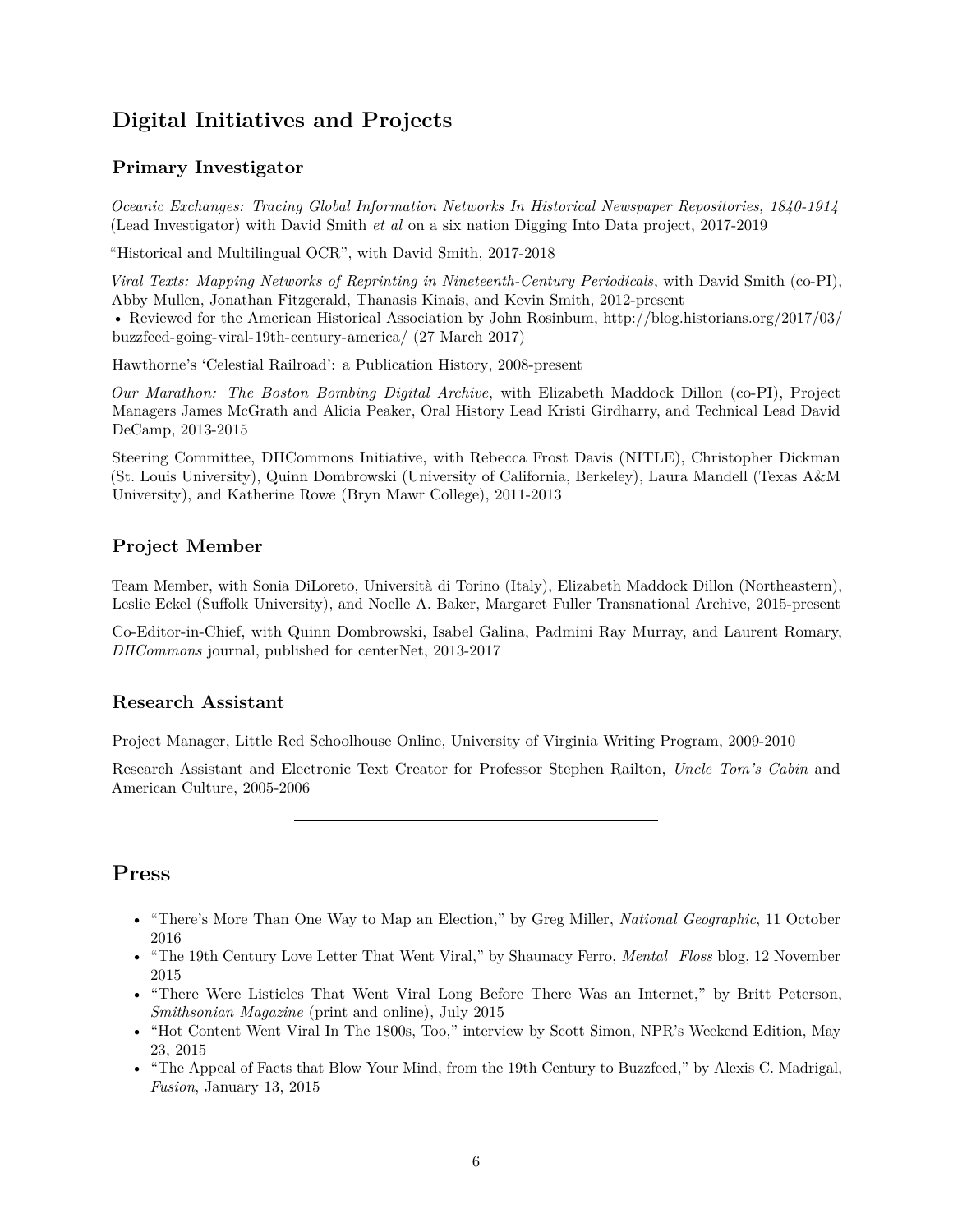- ["City heals through Northeastern's Our Marathon digital archive,"](http://www.wcvb.com/news/City-heals-through-Northeastern-s-Our-Marathon-digital-archive/25488178) by Phil Lipof, WCVB News, April 15, 2014
- ["Going Viral in the Nineteenth Century,"](http://www.laphamsquarterly.org/roundtable/going-viral-nineteenth-century) by Rebecca Onion, *Lapham's Quarterly*'s Roundtable blog, March 25, 2014
- ["Viral Sensations of the 19th Century,](http://www.abc.net.au/radionational/programs/futuretense/viral-sensations-of-the-19th-century/5280340)" by Andrew Davies, *Future Tense* blog, ABC Radio (Australia), February 25, 2014
- ["Going viral- the 19th century way,](http://www.abc.net.au/radionational/programs/futuretense/going-viral--the-19th-century-way/5251686)" interview by Anthony Funnell, *Future Tense*, ABC Radio (Australia), February 16, 2014
- ["Life Advice for Young Men That Went Viral in the 1850s,](http://www.slate.com/blogs/the_vault/2013/12/04/advice_for_men_list_of_maxims_that_went_viral_in_the_nineteenth_century.html)" by Rebecca Onion, *Slate*'s *The Vault* \*blog, December 4, 2013
- ["How Stories Went Viral in Antebellum America,](http://motherboard.vice.com/blog/how-stories-went-viral-in-antebellum-america)" by Ben Richmond, *Motherboard*, November 25, 2013
- ["Going Viral, Antebellum Style,](http://www.onthemedia.org/story/going-viral-antebellum-style/)" interview by Bob Garfield, *On the Media*, WNYC, November 22, 2013
- ["In Wake of Traumas, Digital Archives Gather Crowds,](http://chronicle.com/article/In-Wake-of-Traumas-Digital/143077/)" by Jennifer Howard, *Chronicle of Higher Education* (print and online), November 18, 2013
- ["Les médias viraux, un phénomène ancien,](http://www.internetactu.net/2013/11/07/les-medias-viraux-un-phenomene-ancien/)" by Rémi Sussan, *InternetACTU*, November 7, 2013
- ["Here's How Memes Went Viral—In the 1800s,](http://www.wired.com/wiredscience/2013/11/data-mining-viral-texts-1800s/)" by Greg Miller, *Wired*'s MapLab blog, November 4, 2013
- ["Going Viral In The 19th Century,](http://dish.andrewsullivan.com/2013/11/04/19th-century-virality/)" *The Dish*, November 4, 2013
- ["Six Months Later, Exhibit Revisits Boston Bombings,](http://www.runnersworld.com/boston-marathon/six-months-later-exhibit-revisits-boston-bombings)" by Jon Marcus, *Runner's World*, October 16, 2013
- ["'No Story Too Small': Northeastern Launches Digital Archive of Boston Marathon Bombings,](http://bostinno.streetwise.co/2013/10/15/boston-events-boston-marathon-2013-digital-archive-at-northeastern/)" by Lauren Landry, *BostInno*, October 15, 2013
- ["City marks 6 months since bombing,](http://www.wcvb.com/news/local/metro/City-marks-6-months-since-bombing/-/11971628/22451352/-/rtoulr/-/index.html)" WCVB News, October 15, 2013
- ["Reflections on Marathon bombing, six months later,](http://www.northeastern.edu/news/2013/10/our-marathon-exhibit/)" by Greg St. Martin, *News @ Northeastern*, October 15, 2013
- ["Top 10 Viral Hits of the Pre-Civil War Years,](http://mentalfloss.com/article/52867/top-10-viral-hits-pre-civil-war-years)" by Arika Okrent, *Mental\_Floss*, September 24, 2013
- ["Professor Mines for Historical Memes,](http://www.northeastern.edu/news/2013/06/professor-mines-for-historical-memes/)" by Angela Herring, *News @ Northeastern*, June 17, 2013
- ["Northeastern University creates digital archive for marathon bombings,](http://www.boston.com/yourcampus/news/northeastern/2013/05/northeastern_university_creates_digital_archive_for_marathon_bombings.html)" by Katherine Landergan, *Boston.com*, May 24, 2013
- ["Digital tools help uncover memes in literature,](http://www.northeastern.edu/news/2013/04/finnegans-wake-memes/)" by Matt Collette, *News @ Northeastern*, April 26, 2013
- [Interview on](http://www.cbc.ca/player/Radio/ID/2330327663/) *Q*, CBC Radio, January 29, 2013
- ["From Hawthorne to Facebook: How One Social Media Scholar Got Schooled,](http://radioboston.wbur.org/2013/01/25/social)" *Radio Boston*, WBUR, January 25, 2013
- ["The Viral-Media Prof Whose Kids Got 1 Million Facebook Likes \(and a Puppy\),](http://www.theatlantic.com/technology/archive/2013/01/the-viral-media-prof-whose-kids-got-1-million-facebook-likes-and-a-puppy/267338/)" by Rebecca J. Rosen, *The Atlantic*, January 17, 2013

## **Invited Lectures and Keynotes**

"A Pre-History of Fake News: Virality, Authority, and Nineteenth-Century Newspapers," University of Oregon, 9 November 2017 (upcoming)

"Programmable Type: the Craft of Printing, the Craft of Code" keynote address, [THATCamp Vanderbilt,](https://www.vanderbilt.edu/digitalhumanities/thatcamp-2017/) Nashville, 27 October 2017

"Programmable Type: the Craft of Printing, the Craft of Code" keynote address, [Congreso Internacional Las](http://www.actividadesacademicas.iib.unam.mx/index.php/EDL/edl17/schedConf/overview) [Edades del Libro,](http://www.actividadesacademicas.iib.unam.mx/index.php/EDL/edl17/schedConf/overview) Universidad Nacional Autónoma de México, Mexico City, 20 October 2017

"Viral Texts: Bottom-Up Bibliography and the Networks of 19th Century Newspaper Exchange," with David Smith, Center for Digital Humanities, University of South Carolina, 20 September 2016

"Scale as Deformance: The Particulars of 'Big Data' in Humanities Research," Centre for Digital Humanities, Glasgow University, 24 May 2016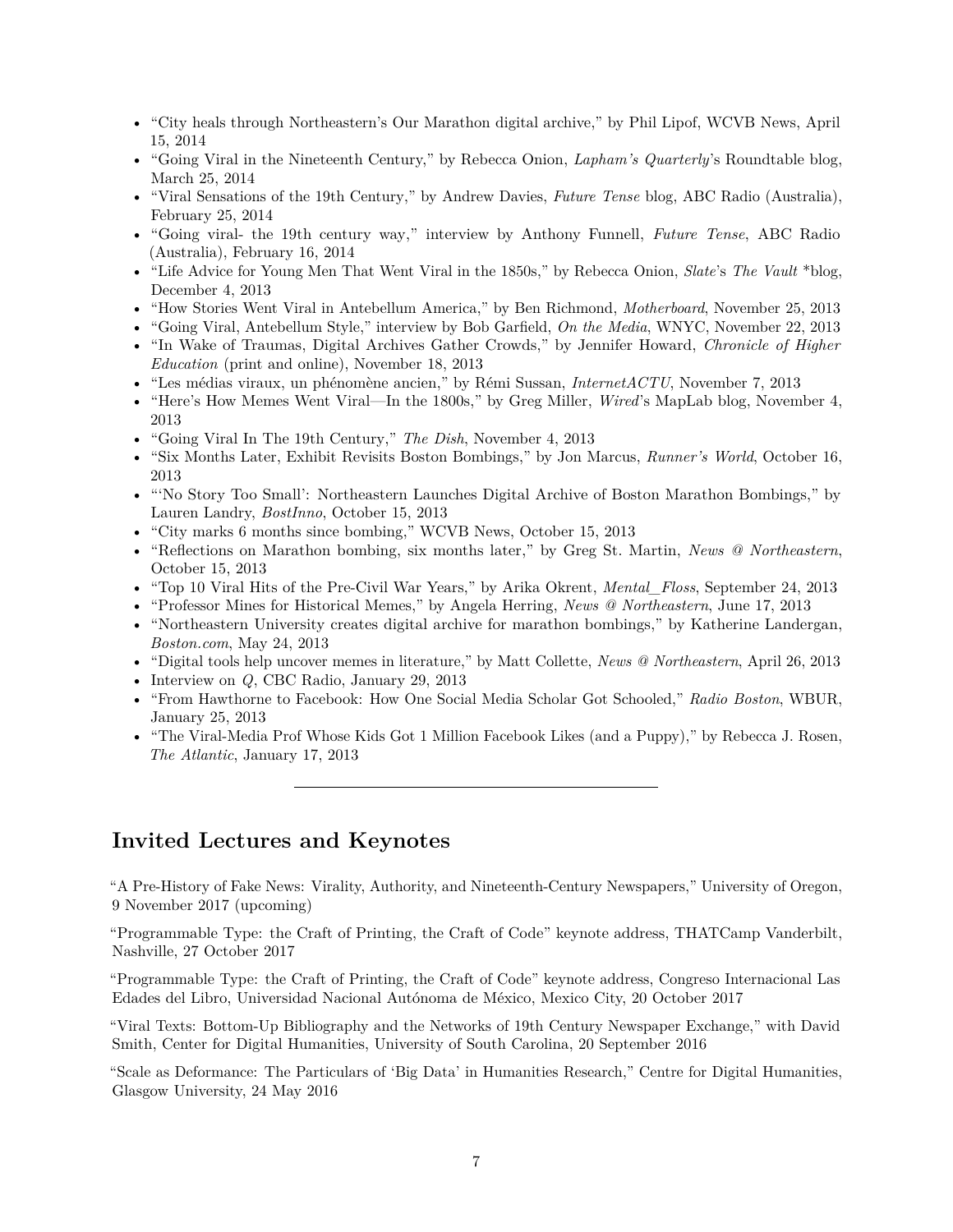"Scale as Deformance: The Particulars of 'Big Data' in Humanities Research," Centre for Digital Humanities, University College London, 18 May 2016

" 'The Best Mechanical Paper in the World': Scientific American, Reprinting, and the Circulation of Popular Science in Nineteenth-Century Newspapers," Institute for Historical Research, London, UK, 17 May 2016 [\(audio online\)](http://www.history.ac.uk/podcasts/digital-history/best-mechanical-paper-world-scientific-american-reprinting-and-circulation)

"Vignettes: Micro-Fictions in the Nineteenth Century Newspaper," University of East Anglia (UK), American Studies Research Seminar Series, 11 May 2016

"Scale as Deformance: The Particulars of 'Big Data' in Humanities Research," Universität Stuttgart, 21 April 2016

"Scale as Deformance: The Particulars of 'Big Data' in Humanities Research" and "Vignettes: Micro-Fictions in the Nineteenth Century Newspaper," University of Turino (Italy), Foreign Languages and Literatures Department, 17-18 March 2016

"Vignettes: Micro-Fictions in the Nineteenth Century Newspaper," Utrecht University (Netherlands), Seminar for Cultural History, 10 March 2016.

"Vignettes: Micro-Fictions in the Nineteenth Century Newspaper," Johannes Gutenberg-Universität Mainz (Germany), 2 February 2016

"The Circulation of the City: How Information Spread in Nineteenth-Century America," Universität Siegen (Germany), Seminar für Anglistik, 18 January 2016

" 'The Best Mechanical Paper in the World': Scientific American, Reprinting, and the Circulation of Popular Science in Nineteenth-Century Newspapers," Umeå University (Sweden), 16 November 2015

"Fugitive Texts: Replication, Attribution, and Bibliography in the Digitized Archive," Australian National University College of Arts and Sciences, 25 June 2015

"Melville in the first Age of Viral Media" Keynote, Melville Electronic Library Project's Fifth Annual Meeting (MELCamp 5), cosponsored by the NEH and the MIT Literature and Comparative Media Studies Groups, Massachusetts Institute of Technology, 30 April 2015

"Listicles, Vignettes, and Squibs: A Proto-History of Viral Media in Nineteenth-Century Newspapers" Keynote, North Carolina Digitized Newspaper Symposium, University of North Carolina—Chapel Hill, 24 March 2015

"Viral Texts and the Technologies of Authorship," Cologne Center for eHumanities, Universität zu Köln, 16 December 2014

"Viral Texts and the Technologies of Authorship," Passau Universität, Germany, 9 December 2014

"How Not to Teach Digital Humanities" Plenary Address, "Pedagogy and Practices" Colloquium, Freedman Center for Digital Scholarship, Case Western Reserve University, 7 November 2014 [\(video online\)](https://www.youtube.com/watch?v=PoaKhHhZ-_Y&index=18&list=PLBELrG1nZ2U7uwRc5kwZPdnt2tKYkf9pv)

"Viral Texts and the Technologies of Authorship," Penn Digital Humanities Forum, University of Pennsylvania, 5 November 2014 [\(video online\)](http://vimeo.com/album/3101285/video/111541947)

"Viral Texts and the Technologies of Authorship," Bowdoin College, 6 October 2014

"How Not to Teach Digital Humanities" University of Michigan Institute for the Humanities, 28 March 2014

"7 Reasons 19th Century Newspapers Were Actually the Original Buzzfeed," Breakfast @ Buzzfeed Talk, 21 March 2014 [\(video online\)](https://www.youtube.com/watch?v=KPHCdHfzC9Q)

"Viral Textuality: Uncovering Reprinting Networks in Nineteenth-Century Newspapers," Digital and Computational Knowledge Initiative, Wesleyan University, Middletown, CT, 21 November 2013

"Viral Networks in Nineteenth-Century American Newspapers," with David Smith, National Digital Newspaper Program Annual Meeting, sponsored by the Library of Congress and the National Endowment for the Humanities, Washington, DC, 11 September 2013 [\(video online\)](https://www.youtube.com/watch?v=gR5sghIgog8)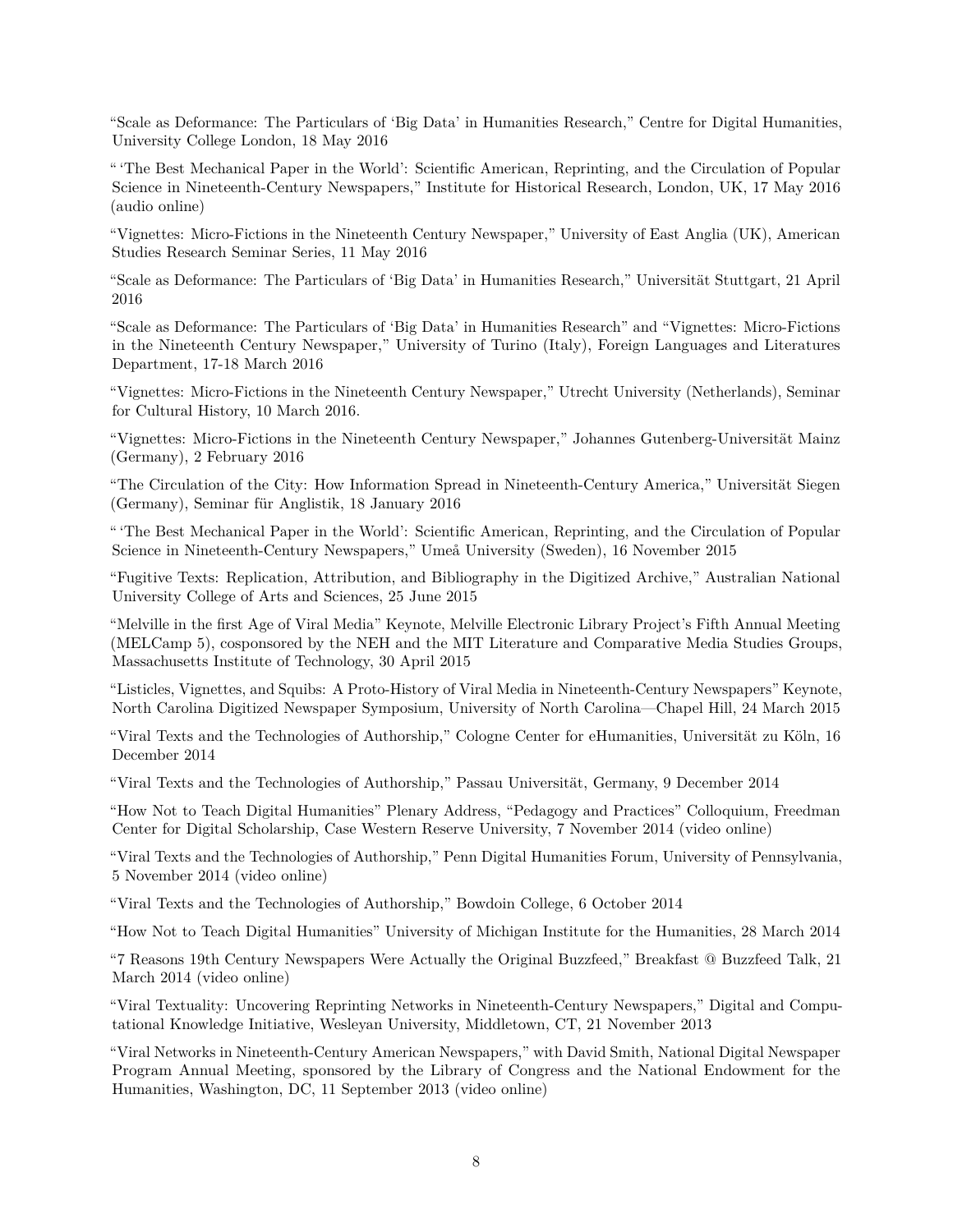"Infectious Texts: Viral Networks in 19th-Century Newspapers," First Fridays Lecture Series, University of New Hampshire English Department, 5 April 2013

"Mapping the Networks of Viral Texts in Nineteenth-Century America," Empowering the Humanities Lecture Series, Wentworth Institute of Technology, 5 March 2013 [\(video online\)](https://www.youtube.com/watch?v=AcTxT3DgQf8)

"Mapping the Networks of Viral Texts in Nineteenth-Century America," Southern Methodist University, 7 February 2013 [\(video online\)](https://www.youtube.com/watch?v=tuHHpltK2w4).

"Mining for Hawthorne," Scholars' Lab Digital Therapy Luncheon, University of Virginia, February 2010.

## **Conference Papers and Symposia**

"Little Bits of Paper," BH and DH Conference, University of Wisconsin—Madison, 22 September 2017

["What Makes Computational Evidence Significant for Literary Historical Argument?"](http://ryancordell.org/research/dh/computational-evidence-for-literary-historical-argument/) position paper for Mellon-funded "Arguing With Digital History" workshop, George Mason University, Fairfax, Virginia, 15 September 2017 (upcoming)

"What News is New?: Ads, Extras, and Viral Texts on the Nineteenth-Century Newspaper Page," with David Smith and Shaobin Xu, DH 2017 Conference, Montreal, Quebec, 10 August 2017

["Abundance & Usurpation while Building a DH Curriculum,"](http://ryancordell.org/research/abundance/) DH 2017 Conference, "Challenges for New Infrastructures and Paradigms in DH Curricular Program Development" roundtable, Montreal, Quebec, 9 August 2017

"Transoceanic Newspaper Exchange in the Nineteenth Century," with Thansis Kinias, Research Society for Victorian Periodicals Conference, Freiburg, Germany, July 2017

"Aggregating Exchange in the Nineteenth-Century Newspaper," with David Smith and Shaobin Xu, "Technologies of Circulation and Remaking Texts" panel, SHARP (Society for the History of Authorship, Reading, and Publishing) conference, Victoria, British Columbia, June 2017

"A Pre-History of Fake News"; Keeping the Public Sphere Open Conference; NULab for Texts, Maps, and Networks; 24 March 2017

"The Sentiment of Circulation," Modern Language Association Convention, Philadelphia, Pennsylvania, January 2017

Closing Panel Discussant, "The Refuge of Objects / Objects of Refuge" International Symposium, Mainz University, Germany, December 2016

"Vignettes: Micro-Fictions in the Nineteenth-Century Newspaper," with Jonathan Fitzgerald, American Literature Association Symposium, "The American Short Story: An Expansion of the Genre," Savannah, Georgia, October 2016

[" 'Q i-jtb the Raven': Taking Dirty OCR Seriously,"](http://ryancordell.org/research/qijtb-the-raven/) Modern Language Association Convention, Austin, Texas, January 2016

"Nineteenth-Century Systems of Circulation, Reprinting, and Remediation," European Summer University in Digital Humanities, Leipzig University, Germany, August 6, 2015

" 'Q i-jtb the Raven': Taking Dirty OCR Seriously," Canadian DH and Association for Computers in the Humanities Joint Conference, University of Ottawa, Canada, June 2015

"Reconstructing Nineteenth-Century Virality from Unstructured Newspaper Archives," invited talk with David Smith, "Cultural Analytics: Computational Approaches to the Study of Culture" Conference, sponsored by Global Literary Networks, a project of the Neubauer Collegium for Culture and Society, University of Chicago, May 2015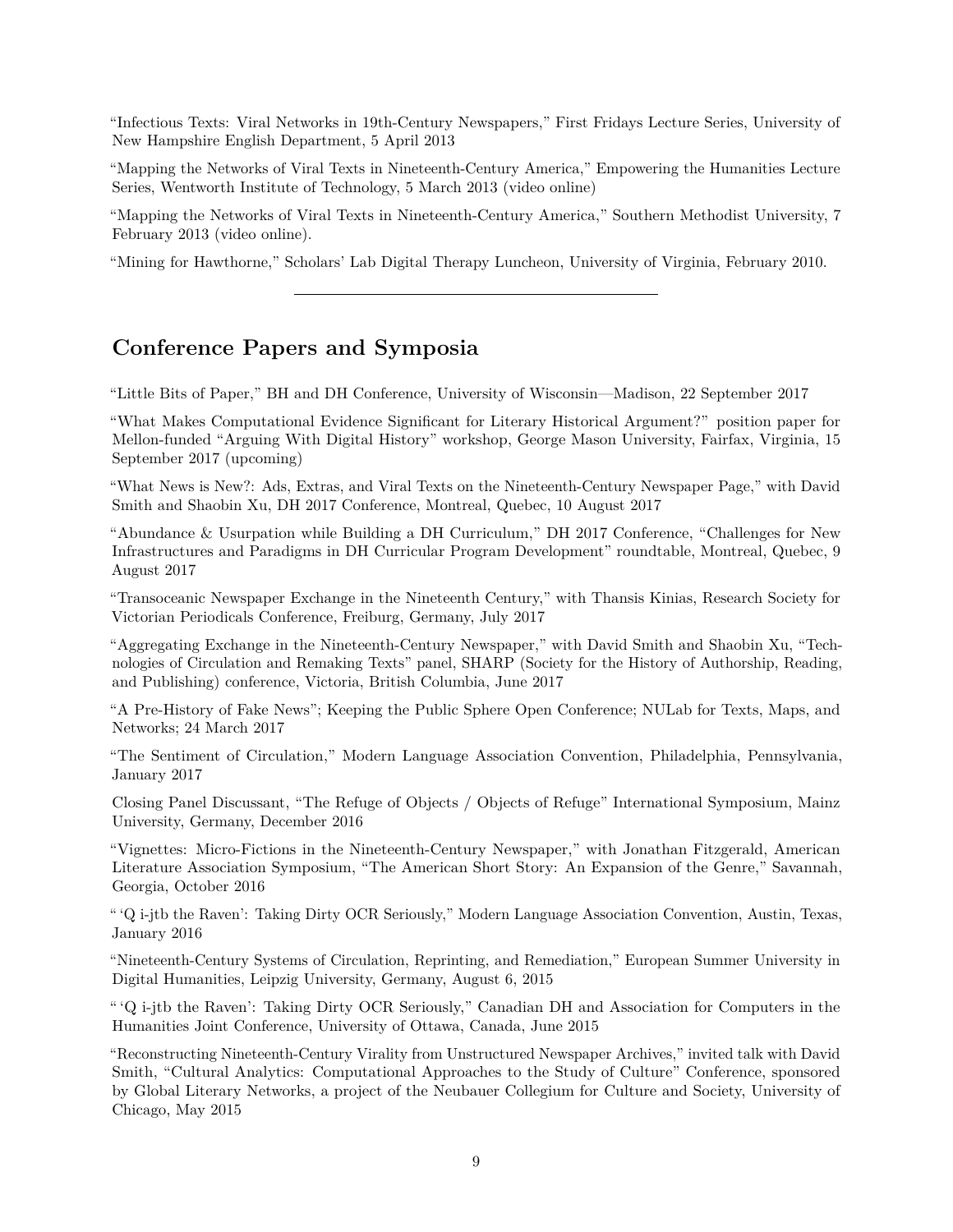"Listicles, Vignettes, and Squibs: The Bibliographical Challenges of Mass Media History," invited talk, Arclight Symposium on Digital Methods for Media History, Concordia University, Montreal, Quebec, May 2015

"Fugitive Verses: Replication, Attribution, and Creativity in C19 Newspapers," invited paper, Symposium on Replication, Texas Christian University, Fort Worth, Texas, April 10, 2015

["'Many Facts in Small Compass': Information Literature in C19 Newspapers,"](http://ryancordell.org/mla/many-facts-in-small-compass-information-literature-in-c19-newspapers-mla15-talk/) "Textual Assemblage: Readers, Re-Mixing, and the Re-Construction of Books" session sponsored by the discussion group on bibliography and textual studies, Modern Language Association Convention, Vancouver, British Columbia, January 2015

"The Computational Railroad: What Digital Archives Can (and Can't) Tell Us about C19 Reprinting," award-winners roundtable sponsored by the Research Society for American Periodicals, American Literature Association Conference, Washington, DC, May 2014

"Newspapers as/and Antebellum Literature: What"Viral Texts" Can—and Can't—Tell Us about Antebellum American Reading," "Comparative Literature in a Digital Age" seminar, American Comparative Literature Association Annual Meeting, New York University, March 2014

Panelist, "Networks and the Commons: A Roundtable on Digital, Archival, and Theoretical Approaches to Nineteenth-Century Literary Culture," C19 Conference, University of North Carolina, Chapel Hill, March 2014

Invited Panelist, "Thinking with Your Eyes: Visualizing the Humanities and Sciences" Conference, Harvard University, Cambridge, Massachusetts, February 2014

Invited Panelist, "Viral Media 150 Years Before the 'Like' Button," at "The Myth, Money and Business Value of Viral Content," sponsored by Social Media Club Boston, January 2014

Invited Panelist, "What strategies do historians of science and literature use to make sense of vast textual archives?" discussion, "Understanding Literature and Art Cultures for Transformative Research" Workshop, co-sponsored by the Arizona State University Center for Science and the Imagination and NASA, Tempe, Arizona, January 2014

Panelist, "Beyond the Digital: Pattern Recognition and Interpretation" roundtable, Modern Language Convention, Chicago, Illinois, January 2014

"Infectious Texts in Nineteenth-Century Newspapers," [New Media in American Literary History Symposium,](http://www.northeastern.edu/nulab/events/nmalh/) Northeastern University, Boston, MA, December 2013

"Newspapers as a Proto-Internet: Did Media 'Go Viral' 150 Years Before YouTube?" Northeastern Humanities Center Viral Culture Series, Boston, MA, November 2013 [\(video online\)](https://www.youtube.com/watch?v=VTJXxYQOQlY)

"Infectious Texts: Uncovering Reprinting Networks in Nineteenth-Century Newspapers" with David Smith, Wolfram Alpha Data Summit, Washington, DC, September 2013

"Uncovering Reprinting Networks in Nineteenth-Century American Newspapers," with David Smith and Elizabeth Maddock Dillon, Digital Humanities 2013, University of Nebraska—Lincoln, July 2013

Panelist, "The Future of Undergraduate Digital Humanities" roundtable, Digital Humanities 2013

"Visualizing Antebellum Reprinting Networks," Digital Humanities Summer Institute Colloquium, University of Victoria, Canada, June 2013

Invited panelist, "Why Humanists Need Data—New Uses for Electronic Archives," American College and Research Libraries New England Meeting, Northeastern University, April 2013

Invited panelist, "Viral Media 150 Years Before the 'Like' Button," at the "Catching a Virus: Brands and People Monetizing Viral Media in Real Time" event, sponsored by the New York Viral Media Meetup, April 2013

"Visualizing Antebellum Reprinting Networks," "Literacy's Material Histories" roundtable, Northeastern Modern Language Association Convention, Boston, Massachusetts, March 2013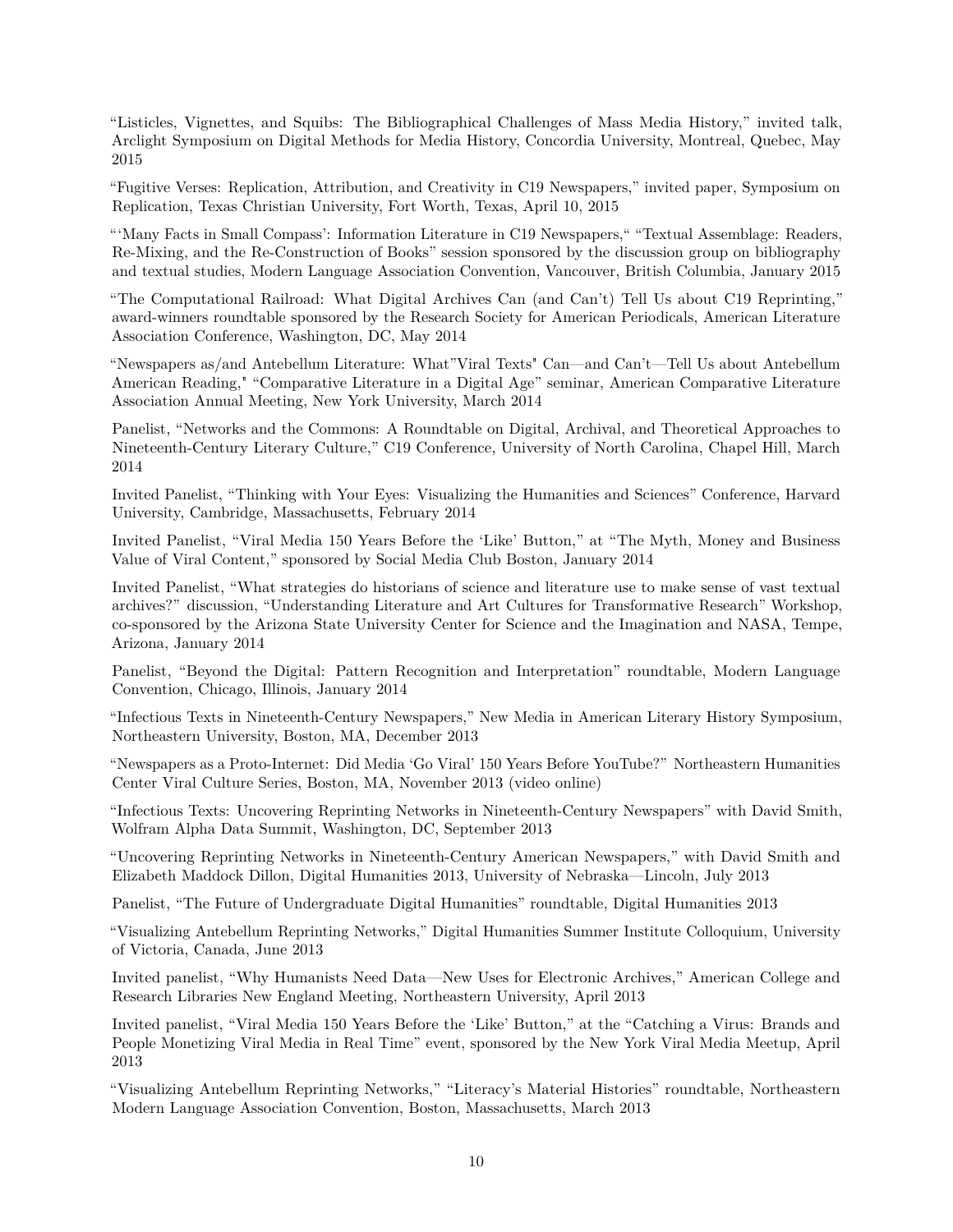Invited Panelist, "DHCommons and *ProfHacker*," Inaugural George Washington University Digital Humanities Symposium, January 2013

"Uncovering Reprinting Networks in Nineteenth-Century American Newspapers," with David Smith, Chicago Colloquium for Digital Humanities and Computer Science, University of Chicago, November 2012

"Mapping the Pamphlet and Piratical System," New England American Studies Association Conference, "The Spatial Turn in American Studies: A Pecha Kucha Roundtable," Providence, Rhode Island, October 2012

"Reading C19 Print Culture Spatially," C19 Americanists Conference 2012

Panelist, "In Memoriam: The Life and Work of Greg Colomb," Conference on College Composition and Communication, St. Louis, Missouri, March 2012

"Mapping the Antebellum Culture of Reprinting," Modern Language Association Convention, "Text:Image" panel sponsored by the Society for Textual Scholarship, Seattle, Washington, January 2012

Invited Panelist, "Teaching DH 101: Introduction to Digital Humanities," NITLE Digital Scholarship Series, online, December 2011

" 'Taken Possession of': What Digital Archives Can Teach Us about Nathaniel Hawthorne, Religious Readers, and Antebellum Reprinting Culture," Modern Language Association Convention, "Analog and Digital: Texts, Contexts, and Networks" panel, Los Angeles, California, January 2011

" 'This *Flattering* Millennium Theory': Denominationalism Against Millennialism in James Fenimore Cooper's *The Crater*," Millennialism and Providentialism in the Era of the American Civil War Conference, Rice University, Houston, Texas, October 2010

"Theorizing an Online, Interactive Red Schoolhouse (and Pouring Its Foundations)," Council of Writing Program Administrators Conference, Philadelphia, Pennsylvania, July 2010

" 'Taken Possession of': Hawthorne's 'Celestial Railroad' in the Nineteenth-Century Evangelical Canon," C19: The Society of Nineteenth-Century Americanists Inaugural Conference, "Nineteenth-Century American Literature and New Media" panel, State College, Pennsylvania, May 2010

"Digital Archives and Future Bibliographies," Virginia Bibliographic Society Annual Meeting, Pre-Doctoral Scholars' Forum, Charlottesville, VA, May 2010

" 'Coming to an End for Certain': Apocalyptic Skepticism in Poe and Lippard," Poe Studies Association's Third International Edgar Allan Poe Conference (The Bicentennial), "Poe, Lippard, and Place" panel, Philadelphia, October 2009

"Thoreau's *Walden* and Freshman Comp," American Literature Association (ALA), "Teaching Thoreau in the Twenty-First Century" roundtable sponsored by the Thoreau Society, San Francisco, May 2008

Moderator and respondent for the "Harriet Beecher Stowe and Nineteenth-Century Religious Communities" panel, sponsored by the Harriet Beecher Stowe Society, ALA, San Francisco, May 2008

" 'The Light Which Puts Out Our Eyes': The Spring Apocalypse in Thoreau's *Walden*," Pacific Ancient and Modern Language Association (PAMLA), "Promethean Visions and Communities of Belief in Nineteenth-Century American Literature" panel, Bellingham, WA, November 2007

" 'Dim and Wondrous Imagery': *Uncle Tom's Cabin* at the End of Time," Popular and American Culture Associations of the South (PCAS/ACAS), "*Uncle Tom's Cabin* and Antebellum Culture" panel, Jacksonville, FL, September 2007

" 'Mas'r isn't good to himself': Temperance Rhetoric in *Uncle Tom's Cabin*," American Literature Association Conference, "Future Directions in Stowe Scholarship" panel, sponsored by the Stowe Society, San Francisco, May 2006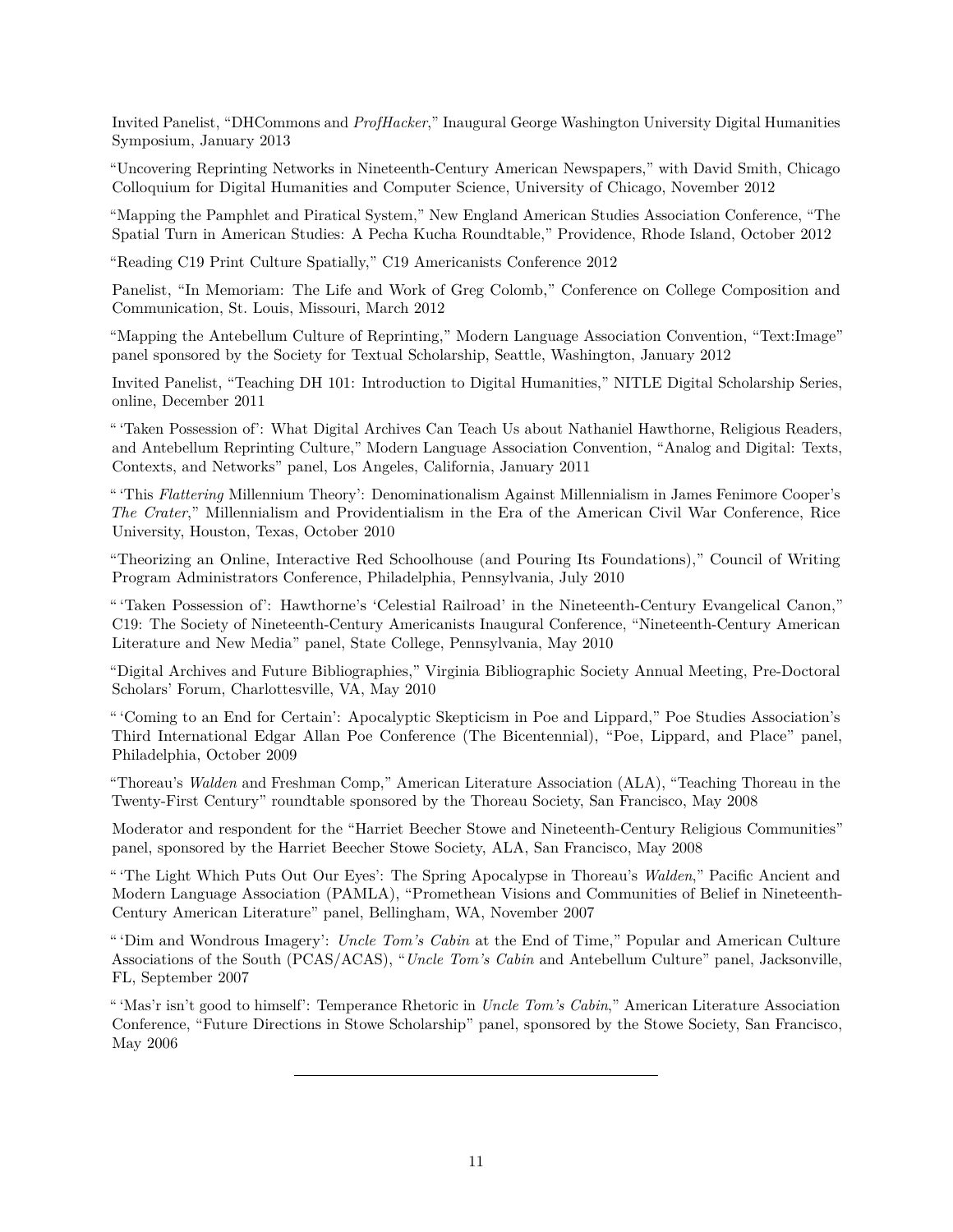## **Organizational Work**

Organizer, "Materiality of Digital Objects" and "Tools for Data Analysis & Visualization" panels, Bibliography Among the Disciplines Conference, sponsored by the Rare Book Schook, Philadelphia, Pennsylvania, 12-15 October 2017 (upcoming)

Chair and Organizer, "What Is Critical Bibliography?" panel, Modern Language Association Convention, Philadelphia, Pennsylvania, January 2017

Planning Group Member, Jara'id 2.0: Indexing the Early Arabic Public Sphere, 12 November 2016.

Chair, "Antebellum Print Culture and the Digital Archive" session, Modern Language Association Convention, Vancouver, British Columbia, January 2015

Organizer, "Networks and the Commons: A Roundtable on Digital, Archival, and Theoretical Approaches to Nineteenth-Century Literary Culture," C19 Conference, University of North Carolina, Chapel Hill, March 2014

Chief Organizer, [New Media in American Literary History Symposium;](http://www.northeastern.edu/nulab/events/nmalh/) with Rhae Lynn Barnes; co-sponsored by the Rare Book School, the NULab, the Northeastern Humanities Center, and the American Antiquarian Society; Northeastern University; Boston, MA; December 2013

Chair, "Interpretation, Interface, Archive, Classroom" panel, sponsored by the Digital Americanists, American Literature Association Conference, Boston, Massachusetts, May 2013

Chief Organizer; Boston Area Days of DH Symposium with NEH Grant-Writing Workshop; sponsored by the NULab for Texts, Maps, and Networks; Northeastern University; Boston, Massachusetts, March 2013

Chair, "The Literary Interventions of the Digital Humanities" roundtable, sponsored by the Digital Americanists' Society, Northeastern Modern Language Association Convention, Boston, Massachusetts, March 2013

Chair, "How I Got Started in Digital Humanities: A Roundtable of New Digital Projects from DHCommons" (panel selected for the Presidential Theme), Modern Language Convention, Boston, Massachusetts, January 2013

Organizer and presider, with Ronald Bernier, Quinn Dombrowski, Rebecca Frost-Davis, Paul Schacht, and Lisa Spiro; ["Get Started in the Digital Humanities with Help from DHCommons"](http://dhcommons.org/mla2013) preconvention workshop; Modern Language Association Convention; sponsored by the NULab for Texts, Maps, and Networks; Boston, Massachusetts; January 2013

Chief Organizer, [THATCamp MLA,](http://mla2013.thatcamp.org/) Northeastern University, Boston, Massachusetts, January 2013

Organizer and Participant, [THATCamp New England,](http://newengland2012.thatcamp.org/) Brown University, Providence, Rhode Island, October 2012

Chair, "Digits, Data, and Dilemmas: Digitization and Knowledge Production in Nineteenth-Century American Literary Studies" roundtable sponsored by the Digital Americanists, C19 Americanists Conference, Berkeley, California, April 2012

Organizer and presider, with Rebecca Frost-Davis, ["Getting Started in the Digital Humanities with Help](http://dhcommons.org/mla2012) [from DHCommons"](http://dhcommons.org/mla2012) preconvention workshop, Modern Language Association Convention, co-sponsored by the National Institute for Technology in Liberal Education (NITLE) and the Texas A&M Institute for Digital Humanities, Media, and Culture, Seattle, Washington, January 2012

Chief Organizer, THATCamp LAC (The Humanities And Technology Camp for Liberal Arts Colleges; lac2011.thatcamp.org), St. Norbert College, De Pere, Wisconsin, June 2011

Organizer and Participant, THATCamp Chicago, Evanston, Illinois, November 2010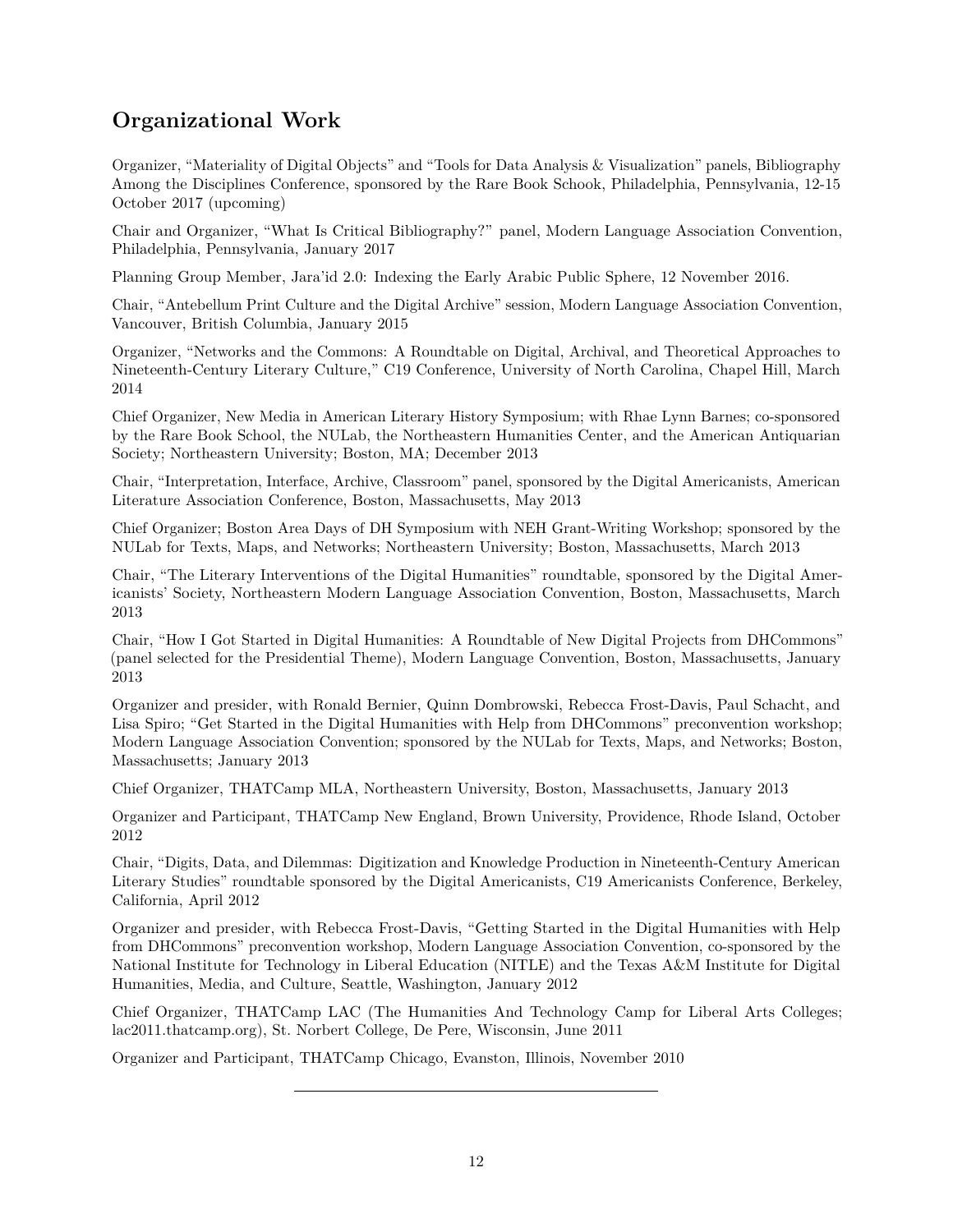## **Teaching**

## **Graduate Teaching**

#### **Graduate Courses, Northeastern University**

- Humanities Data Analysis: [Spring 2017](http://s17hda.ryancordell.org)
- History of Books (with Erika Boeckeler): [Fall 2016](http://historyofbooks.org)
- Text, Maps, Networks—Digital Methods for Literary Study: [Fall 2014](http://f14tmn.ryancordell.org/)
- Doing Digital Humanities: Spring 2013

#### **Visiting Graduate Courses and Seminars**

- Virality and Literature (Universität Passau): December 2014
- Text, Maps, Networks—Digital Methods in the Humanities (North Dakota State University): [Summer](http://su14tmn.ryancordell.org/) [2014](http://su14tmn.ryancordell.org/)

#### **Graduate Directed Studies**

• Serial Fiction, with Chris Surprenant, Fall 2017

#### **Dissertation Committee Chair, Northeastern University**

• Jonathan Fitzgerald, *An Authentic Narrative: Women Literary Journalists Writing Against the Mainstream*, Co-chair with Carla Kaplan

#### **Dissertation Committee Member, Northeastern University**

#### **Completed**

- Ethan Whittet, *The Mass Production of Old New England* (Defended January 2017)
- Kristi Girdharry, *Composing Digital Community Spaces: Design and Literacy Practices in/of the Archive* (Defended August 2016)
- Elizabeth Hopwood, *Eating the Atlantic: Nineteenth Century U.S. and Caribbean Literature and the Gastroaesthetic* (Defended April 2016)
- Jeffrey Cottrell, *Remapping the Politics of Space: Antebellum Countergeographies and Print* (Defended April 2016)
- James McGrath, *Borrowed Country: Tradition and Innovation in Twenty-First Century American Poetry* (Defended August 2015)
- Steven Kapica, *Negotiating Obscenity: Rhetoric and Popular Culture's Mediation of the Obscene* (Defended July 2015)
- Max White, *Sovereign Spirits: Debtors, Rebels and Radicals in Early American Print* (defended December 2014)

#### **In-Progress**

- Kathryn Bloom, *Fanfare for the Common Woman: How Edna Ferber and Fannie Hurst Introduced "Highbrow" Ideas into Middle Class Consciousness, 1910-1940*
- Benjamin Doyle, TBD
- William Quinn, TBD
- Kevin Smith, TBD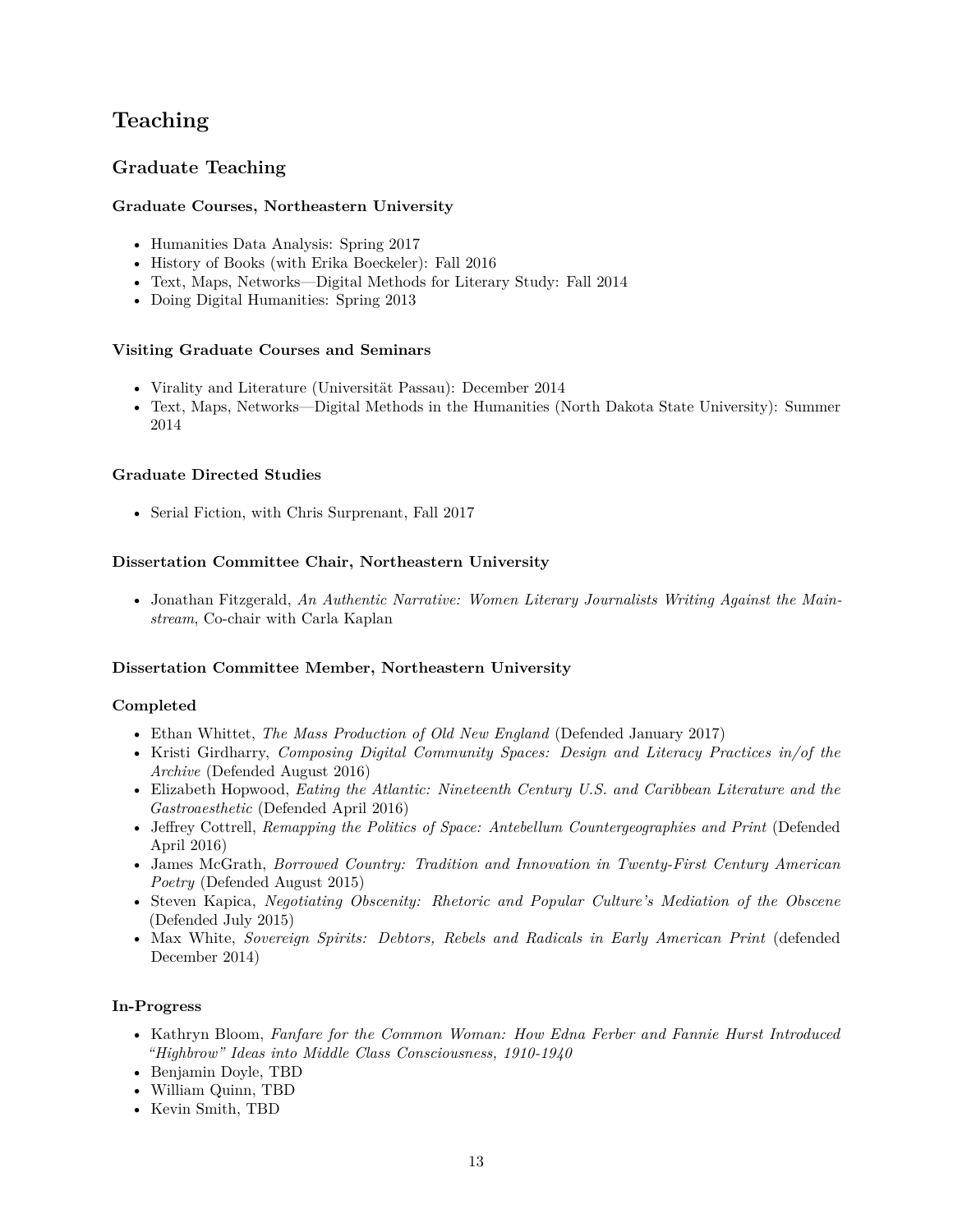#### **Masters Thesis Reader, Northeastern University**

Joanne Afornalli (Spring 2017), Abbie Levesque (Spring 2017)

#### **Graduate Comprehensive Exam Committees, Northeastern University**

Cara Messina (2017-2018), Gregory Palermo (2017-2018), Thanasis Kinias (2016-2017), Jonathan Fitzgerald (Chair 2016-2017), William Bond (2016-2017), Kathryn Bloom (2015), Benjamin Doyle (2015-2016), Kristi Girdharry (2015), Elizabeth Polcha (2015), Kevin Smith (2015)

### **Undergraduate Teaching**

#### **Undergraduate Courses, Northeastern University**

- Reading and Writing in the Digital Age: [Fall 2017](http://f17rwda.ryancordell.org)
- Technologies of Text: [Spring 2017,](http://s17tot.ryancordell.org) [Fall 2014,](http://f14tot.ryancordell.org/) Spring 2014, and Fall 2012
- History of Books (with Erika Boeckeler): [Fall 2016](http://historyofbooks.org)
- Bostonography: Exploring the City Through Texts, Maps, and Networks (with Benjamin Schmidt): [Fall 2016](http://bostonography.benschmidt.org/)
- Technology, Literature, and New Media: Summer 2014
- Understanding Space through Building Deep Maps (honors seminar), Fall 2013
- Pamphlets & Pirates—Nineteenth-Century American Print Culture (junior/senior seminar): Spring 2013

#### **Mentorship, [TriCo DH](http://tdh.brynmawr.edu/) Summer Internships**

Laura Eckstein, (*Viral Texts*) and Nathaniel Rehm-Daly (*Our Marathon*), Summer 2014

#### **Undergraduate Directed Studies, Northeastern University**

Matthew Baddour (Summer 2013), MacKenzie Cockerill (Spring 2013)

#### **Undergraduate Courses, St. Norbert College**

- Technologies of Text: Spring 2012
- Literary Theory and Writing: Spring 2011, Spring 2012
- The American Short Story: January 2011
- College Writing: Fall 2010
- Introduction to Literature: Fall 2010, Fall 2011, Spring 2012
- U.S. Literature to 1865: Fall 2010

#### **Undergraduate Courses (instructor of record), University of Virginia**

- Pavilion Writers (advanced first-year composition): Spring 2009
- Religion and American Fiction (introductory seminar in literature): Fall 2008
- Science Fictions (themed first-year composition): Fall 2007
- Thoreau, *Walden*, and American Culture (themed first-year composition): Fall 2006 and Spring 2007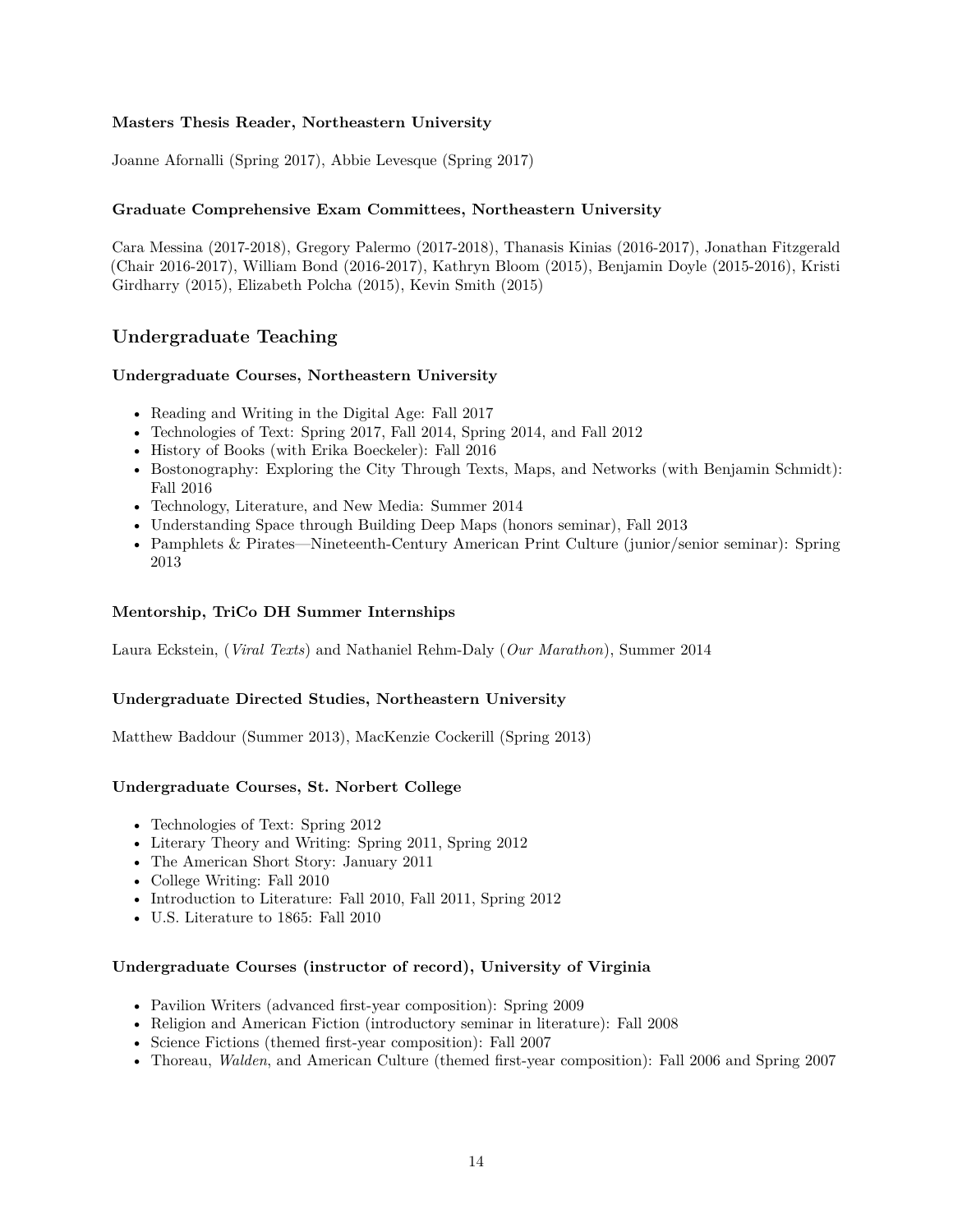#### **Undergraduate Courses (discussion leader), University of Virginia**

- History of English Literature III (twentieth-century literature in English): for Professors Stephen Cushman and Michael Levenson, Fall 2007
- Academic and Professional Writing (advanced composition): Spring 2006
- History of English Literature I (medieval and renaissance literature): for Professor Elizabeth Fowler, Fall 2005

#### **Invited Workshop or Masterclas Leader**

- "Viral Texts: Reprinting and Circulation in the Data of Historical Newspapers" masterclass, El congreso Internacional Las Edades del Libro, Universidad Nacional Autónoma de México, Mexico City, 20 October 2017 (upcoming)
- "Visualizing Literary and Historical Social Networks," Digital Humanities Centre Masterclass, University College London, 19 May 2016
- "Visualizing Literary and Historical Social Networks," BL Labs Hack & Yack Session, British Library, 18 May 2016
- "Visualizing Literary and Historical Social Networks," Unlocking the Digital Humanities Series, Tufts and Leipzig Universities, 11 April 2016
- "Visualizing Literary and Historical Networks with Gephi" Workshop, Leipzig Universität, December 2015
- "Visualizing Literary and Historical Networks with Gephi" Workshop, Umeå University, November 2015
- "Visualizing Literary and Historical Networks with Gephi" Workshop, Penn Humanities Forum, University of Pennsylvania, November 2014

#### **Local Workshop Leader, Northeastern University**

- with David Lazer and Moya Bailey, "Social Media and the Modern Academic" workshop; sponsored by the NULab for Texts, Maps, and Networks; 27 January 2017
- Co-led with Mya Poe, Grad School and Family Workshop, sponsored by the NU English Department Graduate Studies Committee, 30 October 2014
- Graduate Fellowships Workshop, sponsored by the NU English Department Graduate Studies Committee, 2 October 2014
- "Omeka and Neatline" Workshop for the Boston-area digital humanities community; sponsored by the NULab for Texts, Maps, and Networks; 5 April 2014
- "Understanding Network Analysis," November 2013
- "Using Omeka"; sponsored by the NULab for Texts, Maps, and Networks; March 2013
- "Creating and Maintaining a Professional Presence Online: A Workshop for Graduate Students," September 2012

#### **Local Workshop Leader, St. Norbert College**

- "How to Write an Effective Thesis" for students, Mulva Library skills workshops, 29 and 31 March 2011
- Thesis writing workshop for students in Prof. Brad Ellis' Spanish Capstone course, 30 March 30 2011
- "Preventing Plagiarism" faculty workshop, sponsored by the Associate Academic Dean's Office, 24 March 24 2011
- "WAC Talks Back" faculty workshop, sponsored by the Associate Academic Dean's Office, 25 February 25 2011
- "Do More; Work Less" faculty workshop, sponsored by the Associate Academic Dean's Office, 16 November 2010
- S.W.A.T. (Student Writing Assistance Team) workshop, Prof. Jim Neilson's History of Modern Art class, 12 November 2010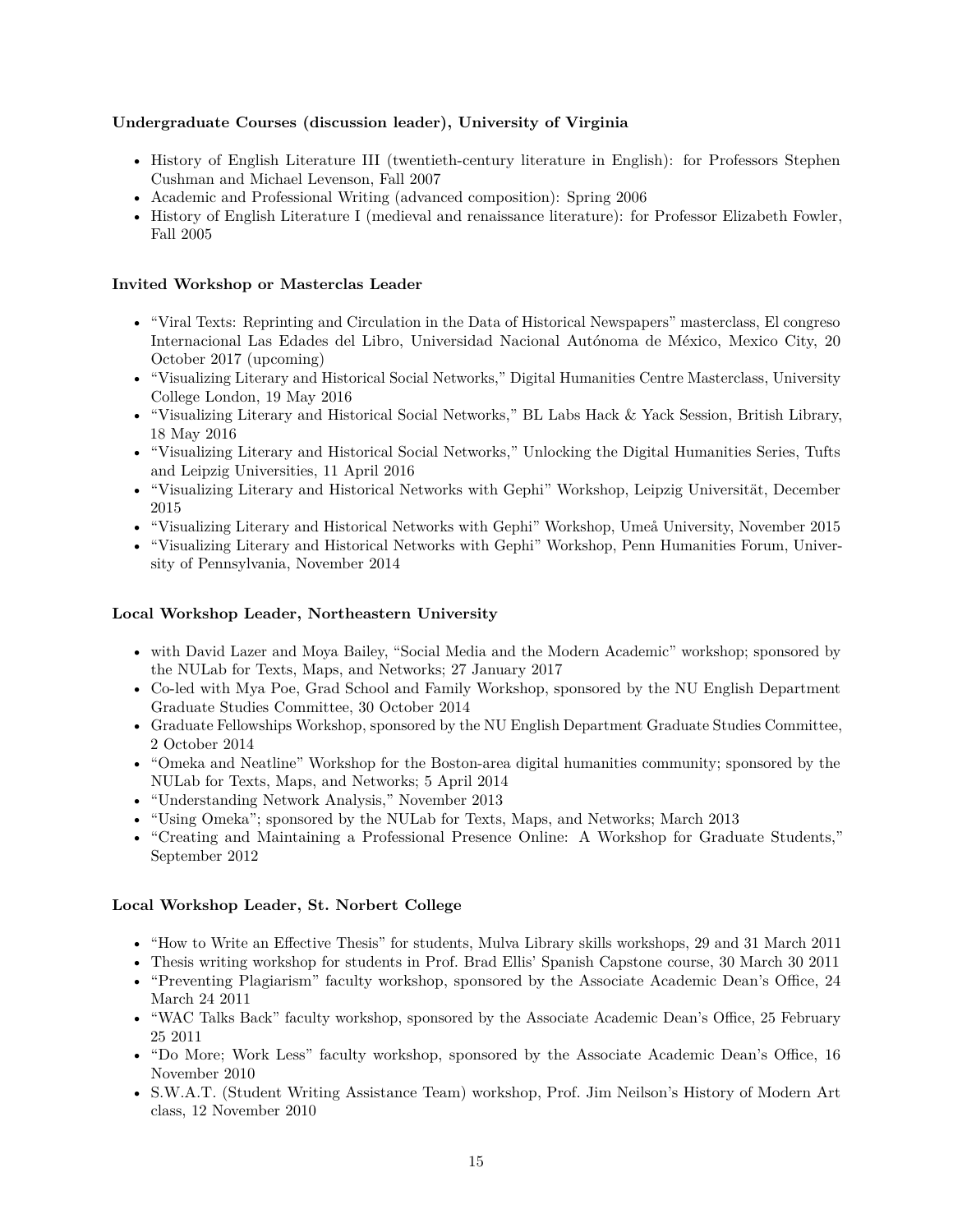- S.W.A.T. (Student Writing Assistance Team) workshop, Prof. Jim Neilson's History of Painting class, 10 November 2010
- Thesis writing workshop for students from the Master of Theological Studies and Master of Liberal Studies programs, 23 October 2010
- Research and academic argument workshop for students in Prof. Tom Conner's French 305 class, 15 October 2010
- Research and academic argument workshops for students in Prof. Erin Pryor's Social Inequality and Introduction to Sociology classes, 16 September 2010

#### **Professional Development and Workshops**

Student, "Games for Digital Humanists," Digital Humanities Summer Institute (DHSI), University of Victoria, Canada, June 2017

Student (as part of Mellon Fellowship in Critical Bibliography), "Advanced Seminar in Critical Bibliography," taught by Michael Suarez, Rare Book School, Charlottesville, Virginia, 31 July-5 August 2016

Student (as part of Mellon Fellowship in Critical Bibliography), "Introduction to Descriptive Bibliography," taught by David Whitesell, Rare Book School, Charlottesville, Virginia, 24-29 July 2016

Student (as part of Mellon Fellowship in Critical Bibliography), "Teaching the History of the Book," taught by Michael Suarez, Rare Book School, Charlottesville, Virginia, 28 July-1 August 2014

Invited Participant, "Understanding Literature and Art Cultures for Transformative Research" Workshop, co-sponsored by the Arizona State University Center for Science and the Imagination and NASA, Tempe, Arizona, January 2014

Invited Participant, THATCamp Leadership, George Mason University, Fairfax, VA, October 2013

Invited Panelist, "Building With/Building On: How Open Access Facilitates Asynchronous Scholarly Collaboration," Open Access Week Brown Bag Panel Discussion, Snell Library Digital Scholarship Group, Northeastern University, October 2013

Invited Panelist, with Julia Flanders and John Unsworth, "Off-the-Shelf Digital Humanities Tools" session, [Introduction to Digital Humanities Faculty Retreat,](http://nercomp.org/index.php?section=events&evtid=276) sponsored by the Boston-Area Digital Humanities Consortium, MIT Endicott House, Dedham, Massachusetts, August 2013

Student (as part of Mellon Fellowship in Critical Bibliography), "The American Book in the Industrial Era, 1820–1940," taught by Michael Winship, Rare Book School, Charlottesville, Virginia, 29 July-2 August 2013

Participant, "Digital Humanities Databases" Course, Digital Humanities Summer Institute (DHSI), University of Victoria, Canada, June 2013

Invited Workshop Leader, "Digital Frontiers Workshop with Ryan Cordell," University of North Texas, Denton, TX, February 8, 2013

Accepted Participant, ["Topic Modeling for Humanities Research" NEH Institute,](http://mith.umd.edu/topicmodeling/) Maryland Institute for Technology in the Humanities and the National Endowment for the Humanities, College Park, Maryland, November 2012

Participant, "Introduction to Contextual Encoding with TEI," Brown University, Providence, Rhode Island, October 2012

Accepted Participant, ["Digital Cultural Mapping: Transformative Scholarship and Teaching in the Geospatial](http://hypercities.com/NEH/) [Humanities" NEH Institute,](http://hypercities.com/NEH/) University of California—Los Angeles, California, June-July 2012

Participant, [THATCamp CHNM,](http://chnm2012.thatcamp.org/) George Mason University, Fairfax, Virginia, June 2012

Participant, "Geographic Information Systems in the Digital Humanities" Course, Digital Humanities Summer Institute (DHSI), University of Victoria, Canada, June 2011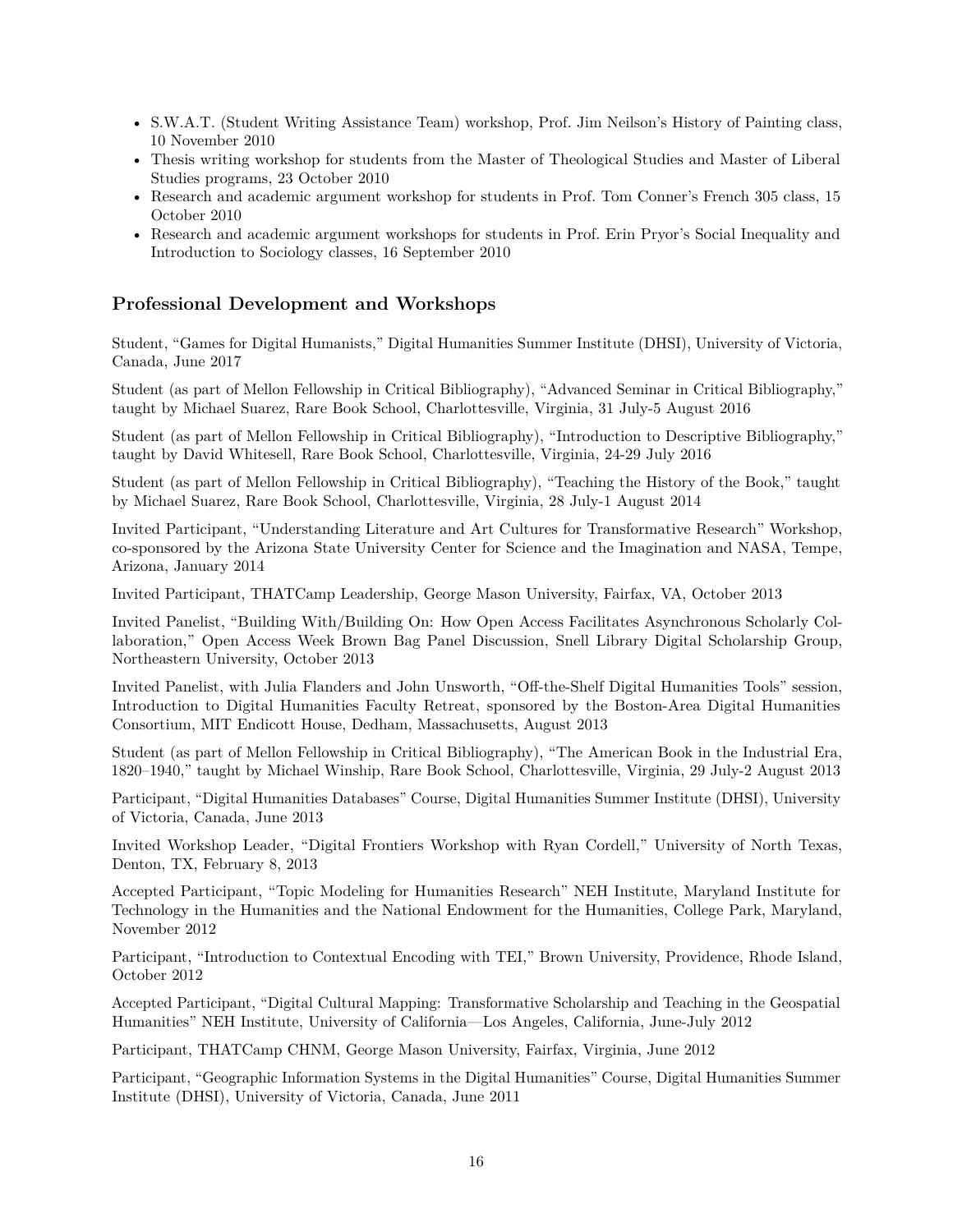Participant, THATCamp Victoria, University of Victoria, Victoria, British Columbia, June 2011

Invited Speaker and Participant, Grant Planning Meeting, National Collaboration for Digital Humanities in the Liberal Arts, hosted by the Council on Library and Information Resources (CLIR), the National Institute for Technology in Liberal Education (NITLE), and the University of Southern California's Center for Transformative Scholarship, USC, Los Angeles, California, January 2011

Invited Participant, Media Training Workshop, Modern Language Association Convention, Los Angeles, California, January 2011

Accepted Participant, "Institute for Enabling Geospatial Scholarship" NEH Institute, University of Virginia Scholars' Lab and the National Endowment for the Humanities, Charlottesville, Virginia, May 2010

Invited Panelist, Professionalization Workshop on Academic Publication, University of Virginia Slavic Department, December 2009.

Invited Panelist, "Geospatial Data and Tools in Humanities Research" session, NEH and UVA Scholars' Lab's "Institute for Enabling Geospatial Scholarship," University of Virginia, November 2009.

## **Professional Service**

#### **National Service**

- MLA Bibliography and Scholarly Editing Forum Executive Committee, January 2016-January 2021
- *[WhatEvery1Says: The Humanities in Public Discourse](http://we1s.ucsb.edu/)* Advisory Board, 2017-present
- *[MapStory](http://mapstory.org/)* Advisory Committee, 2014-present
- *GeoHumanities* Editorial Board, 2014-present
- *Transformations: The Journal of Inclusive Scholarship and Pedagogy* Editorial Board, 2014-present
- [NINES](http://www.nines.org/) (Networked Infrastructure for Nineteenth-Century Electronic Scholarship) Executive Council, 2013-present
- NINES Editorial Board Head, Americanist Group, 2013-present
- *[The Journal of Interactive Technology and Pedagogy](http://ojs.gc.cuny.edu/index.php/itcp/index)* Editorial Board, 2011-present
- Planning committee, Andrew W. Mellon Society of Fellows in Critical Bibliography, Rare Book School, 2015-2017
- "Avant-Gardes and Emigres" Advisory Board, Yale DH funded project at Yale University, PI Marijeta Bozovic, 2016-2017
- centerNet North American Steering Committee, 2013-2016
- centerNet Executive Council, 2011-2015
- "Image Analysis for Archival Discovery" Advisory Board, NEH-Funded project at the University of Nebraska—Lincoln, PIs Elizabeth Lorang and Leen-Kiat Soh, 2014-2015
- [Digital Americanists Society](http://digitalamericanists.unl.edu/wordpress/) Vice President, 2013-2015
- centerNet Transition Committee for Arts-humanities.net, 2012-2013
- NITLE (National Institute for Technology in Liberal Education) Digital Humanities Council, 2011-2013
- [Digital Americanists Society](http://digitalamericanists.unl.edu/wordpress/) Secretary/Treasurer, 2011-2013
- HASTAC Scholars Program Mentor, 2010-2013
- Office of Digital Humanities Grant Reviewer, National Endowment for the Humanities, Spring 2011
- Harriet Beecher Stowe Society Newsletter and Website Editor, 2006-2011

#### **Local Service**

• Fellows Program Co-Director; NULab for Texts, Maps, and Networks, Northeastern University, Fall 2016-Spring 2017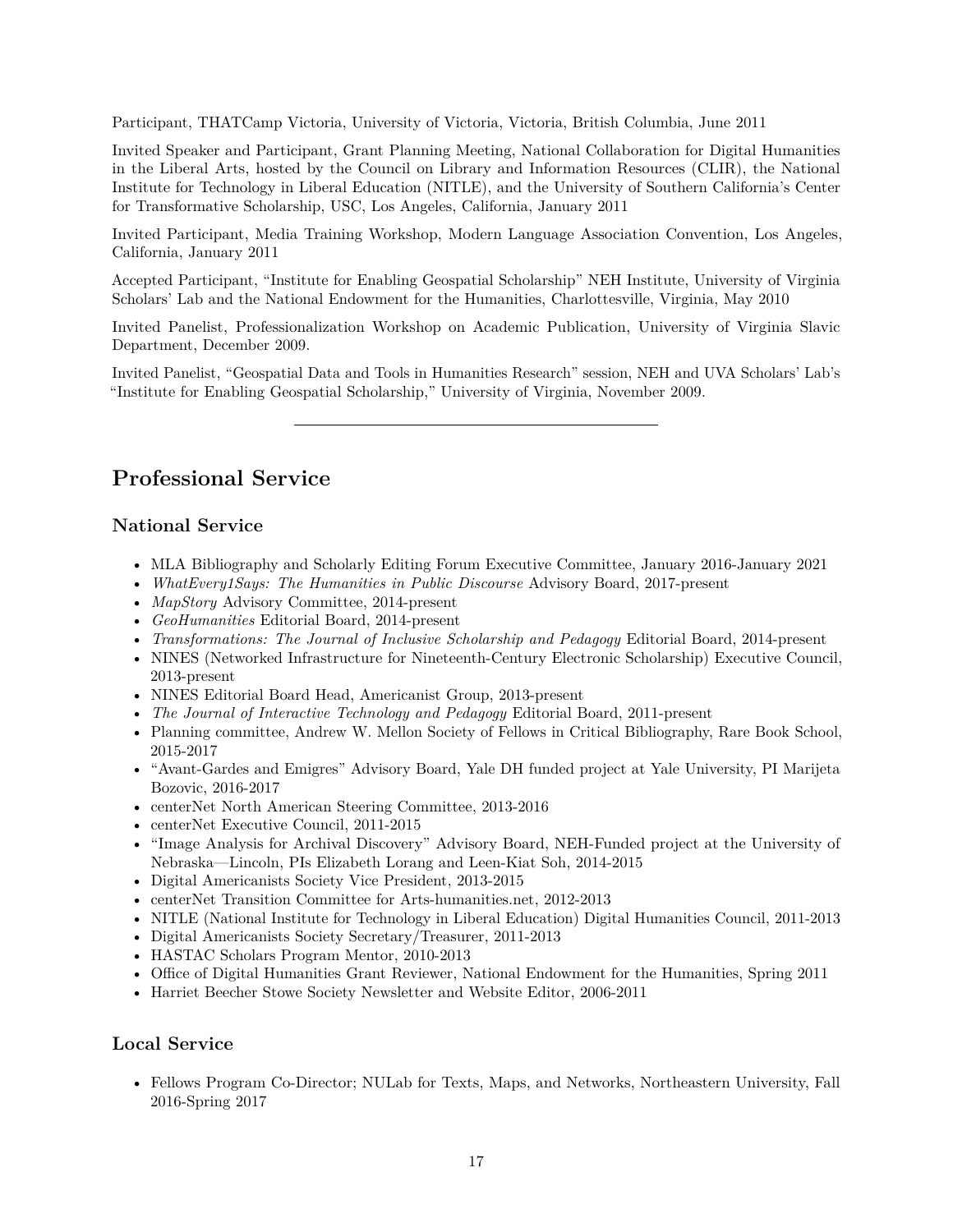- Associate Dean's Appointee, Graduate Studies Computational Social Science and Digital Humanities Working Group, Fall 2016-Spring 2017
- Appointee, NULab Subcommittee on the DH Graduate Certificate Program, Fall 2016-Spring 2017
- Senate Information Technology Policy Committee, Northeastern University, Fall 2015-Spring 2017
- Barr's Lecture Committee, English Department, Fall 2014-Spring 2015
- Graduate Studies Committee, English Department, Northeastern University, Fall 2013-Spring 2015
- Dean's Appointee, College of Social Science and Humanities Communications Committee, Northeastern University, Spring 2013-Spring 2015
- Appointee, Senate Committee for Information Technology Policies, Northeastern University, Fall 2012-Spring 2014
- Dean's Appointee, Digital Learning Task Force, St. Norbert College, Spring 2011-Spring 2012
- General Education Committee, St. Norbert College, Fall 2010-Spring 2012
- Chair, Writing-Across-the-Curriculum Advisory Council, St. Norbert College, Fall 2010-Spring 2012
- Graduate School Advisor, St. Norbert College English Discipline, St. Norbert College, Fall 2010-Spring 2012
- Chief Writing Consultant to the College of Arts and Sciences, McIntire School of Commerce, School of Engineering and Applied Sciences, and the Bachelor of Interdisciplinary Studies Program; Assessment of Student Writing; Office of Institutional Assessment and Studies; University of Virginia, 2008-2009
- University of Virginia Teaching Resource Center workshop leader, "Leading an Effective Discussion Section" workshops at the College of Arts and Sciences August Teaching Workshop 2009, August Teaching Workshop 2008, and January Teaching Workshop 2008
- University of Virginia Teaching Resource Center workshop leader, "Grading Student Writing" workshops for the Spanish and Italian Department (September 2009), Architecture Department (September 2008), and Religious Studies Department (August 2007).
- Copy Editor, *New Literary History* (*NLH*), 2007-2008
- Tutor, University of Virginia Writing Center, 2004-2007
- Assistant to Professor Stephen Railton and the Harriet Beecher Stowe Center, "*Uncle Tom's Cabin* in the Web of Culture: A Multi-Disciplinary Conference," 2007
- Research and Copyediting Assistant for Professor Mark Edmundson, 2007
- Treasurer, Graduate English Student Association, University of Virginia, 2006-2007

### **Consultation and Review**

- Digital Humanities and Teaching Consultation, Gonzaga University Digital Humanities Reading Group, March 27, 2015
- Liberal Arts and Digital Humanities Consultation, Messiah College, April 4, 2012

## **Administration**

Co-Director, NULab Fellows Program, Northeastern University, 2016-2017

Director, Writing-Across-the-Curriculum, St. Norbert College, 2010-2012

Director, St. Norbert College Writing Center, 2010-2012

Director, University of Virginia Writing Center, 2009-2010

Assistant Director, University of Virginia Writing Center, 2008-2009